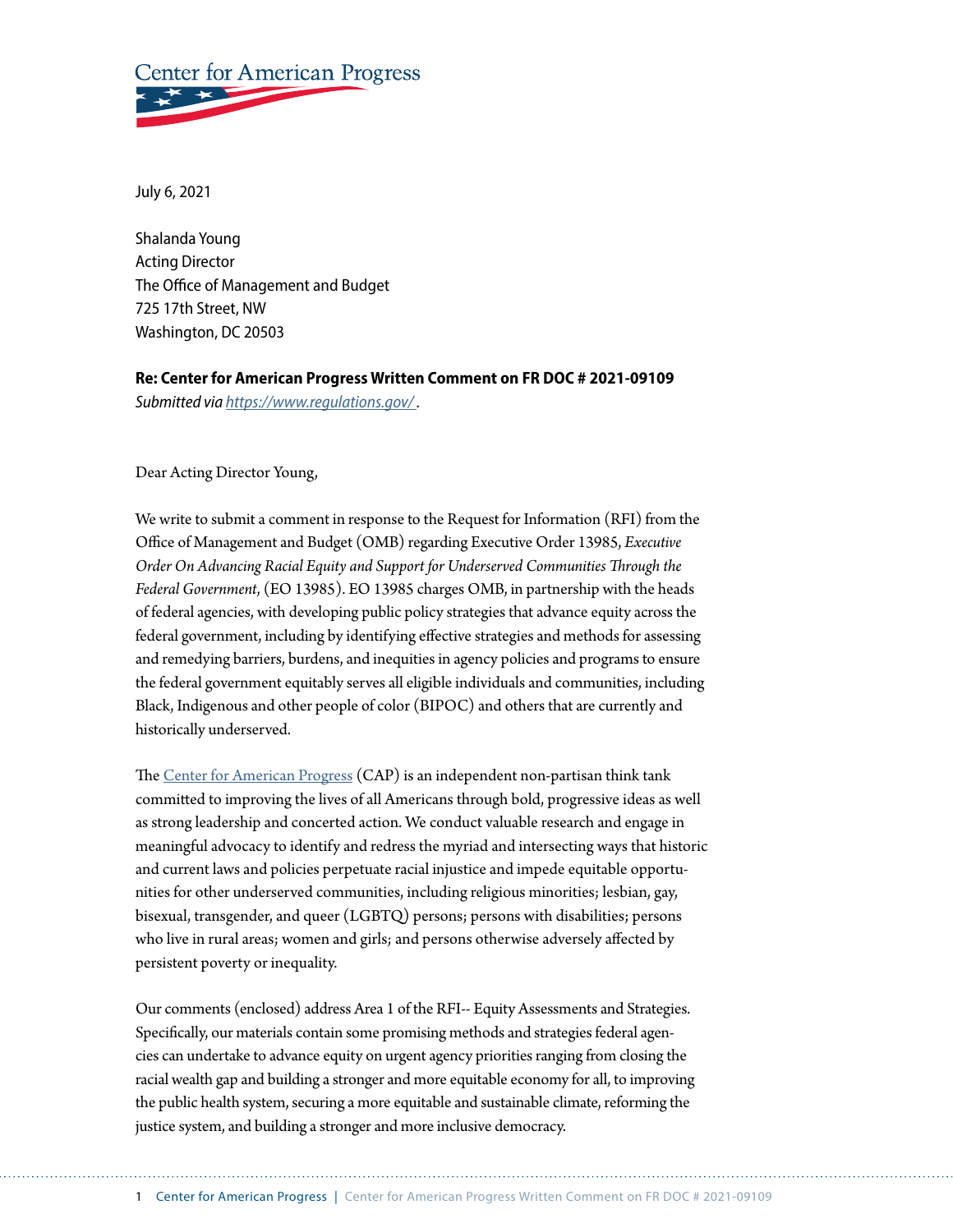#### **1. Background on EO 13985**

EO 13985's directive for a bold whole-of-government equity agenda presents an extraordinary opportunity to meet the longstanding challenge of racial injustice and build a better America where all Americans have an equal opportunity to thrive. This is a pivotal moment for racial justice in America. The COVID-19 pandemic and resulting recession have [exposed and exacerbated deeply rooted structural racial inequalities](https://www.americanprogress.org/issues/race/news/2020/06/10/486095/coronavirus-crisis-worsening-racial-inequality/) in our public health and economic systems and across American society. The horrific murder of George Floyd and the unceasing and unbearable loss of Black and disabled lives at the hands of the police officers sworn to protect them has prompted some of the [largest and most](https://www.nytimes.com/2020/06/12/us/george-floyd-white-protesters.html)  [multiracial protests](https://www.nytimes.com/2020/06/12/us/george-floyd-white-protesters.html) for systemic criminal justice reform in modern history. The increased media focus on [east Asian hate](https://www.nbcnews.com/news/asian-america/new-report-finds-169-percent-surge-anti-asian-hate-crimes-n1265756) crimes has helped make more visible the prejudices Asian American and Pacific Islander communities face. The [barrage of racialized state legisla](https://www.brennancenter.org/our-work/research-reports/voting-laws-roundup-may-2021)[tion seeking to suppress the vote](https://www.brennancenter.org/our-work/research-reports/voting-laws-roundup-may-2021) has fueled a renewed movement to eradicate entrenched racial discrimination in voting and expand voter access for all. As families, businesses, and communities strive to recover from the converging crises of the past few years, there is an unprecedented opportunity to rebuild America's economy, health systems, and its core democratic institutions to be stronger and more equitable for all.

Below we submit a comprehensive set of promising methods and strategies for advancing equity on urgent or immediate agency priorities including, rebuilding a better and more equitable economy; strengthening public health systems and eradicating health disparities; securing a more equitable and sustainable climate; reforming the justice system; and creating a stronger and more inclusive democracy.

# **2. Closing the Racial Wealth Gap and Building a Stronger and More Equitable Economy for All**

Eliminating the stark and persistent wealth gap between Black, Indigenous, and other people of color (BIPOC) and white Americans is critical to achieving the long overdue promise of equal opportunity for all Americans. Building wealth makes it possible to achieve the American dream of purchasing a home, starting a business, attending college, or putting a child through school. It also provides stability for individuals and families and allows them to overcome adversities and emergencies, such as illnesses, job losses, unexpected expenses, and economic downturns.

The current wealth gap is a result of centuries of government policies that have systematically facilitated the deprivation of BIPOC Americans. Native American households hold just [8 cents of wealth for every dollar](https://www.nicoa.org/native-households-make-8-cents-for-every-dollar-a-white-household-has/) that the average white family possesses. Similarly, Black families have [12 cents of wealth for every dollar of white wealth](https://www.stlouisfed.org/on-the-economy/2021/january/wealth-gaps-white-black-hispanic-families-2019), while the gap between Latino and white families hovers around [21 cents per \\$1 of white wealth.](https://www.stlouisfed.org/on-the-economy/2021/january/wealth-gaps-white-black-hispanic-families-2019) The racial wealth gap was forged from the brutal displacement of Indigenous people from their land and the savage exploitation of African Americans over the course of almost 250 years of slavery. It expanded during Jim Crow segregation and through government policies excluding BIPOC Americans or creating or maintaining barriers that hindered them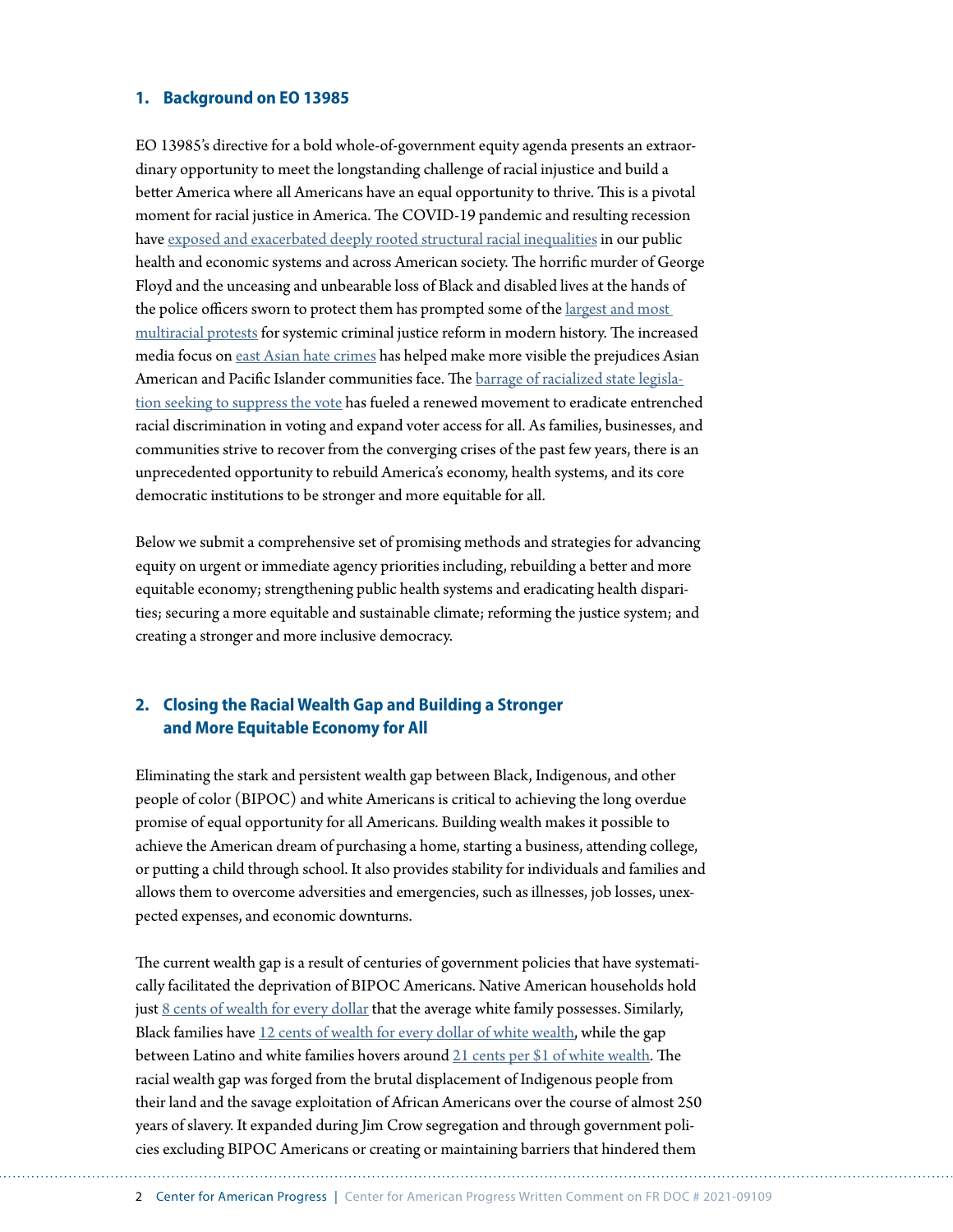from accessing many critical programs that fostered economic opportunity and enhanced wealth for white Americans. At the same time, chronic disinvestment in BIPOC schools, businesses, homeownership, and communities, coupled with the frequent building of federal highways through the heart of Black neighborhoods, further cut off BIPOC families from economic opportunities. The racial wealth gap persists today through institutionalized racism and is evident in disparate access to and outcomes in virtually every aspect of life from education, employment, housing, health care, financial markets, civil and criminal justice, and democratic participation, among others.

The racial wealth gap is a cyclical problem in that the uneven distribution of wealth impedes the advancement of BIPOC Americans in other facets of life, and the corresponding lack of equitable outcomes in education, employment, housing and the like further hinders BIPOC families from accumulating wealth. It is also an [intergen](https://www.americanprogress.org/issues/economy/reports/2021/03/19/497377/eliminating-black-white-wealth-gap-generational-challenge/)[erational problem](https://www.americanprogress.org/issues/economy/reports/2021/03/19/497377/eliminating-black-white-wealth-gap-generational-challenge/) because wealth deprivation compounds to the detriment of future generations of BIPOC Americans in much the same way as interest compounds to the benefit of wealthier white Americans.

Experts at CAP have developed a series of policy solutions to help eliminate this racial wealth gap.

## Recommendations

# Expanding inclusive communities and enhancing safe, stable, accessible, and affordable housing

Securing safe, stable, accessible, and affordable housing provides a pathway out of poverty and has unlocked the doors of opportunity for countless Americans. Homeownership, in particular, is a key vehicle for building wealth given the significant savings and tax benefits associated with owning a home and growing home equity. Yet deeply entrenched discrimination in the housing market has persistently prevented generations of Black, Brown, Indigenous, disabled, LGBTQ, and other Americans from renting or buying homes in the communities of their choice. The effects of this discrimination are apparent in the ongoing racial inequality in land use patterns; sustained systemic barriers to safe, accessible, affordable housing for BIPOC, disabled, and LGBTQ individuals across America; greater exposure to climate change risks and environmental toxins by BIPOC and disabled people; growing racial homeownership gap; and chronic undervaluation of properties owned by families of color.

The Biden Administration has taken a series of pivotal actions to redress discrimination in the housing market including [issuing a memorandum](https://www.whitehouse.gov/briefing-room/presidential-actions/2021/01/26/memorandum-on-redressing-our-nations-and-the-federal-governments-history-of-discriminatory-housing-practices-and-policies/) directing the U.S. Department of Housing and Urban Development (HUD) to work with communities to end housing discrimination and secure equal access to housing opportunities for all; [proposing new rules](https://www.bloomberg.com/news/articles/2021-04-13/biden-to-restore-two-obama-era-fair-housing-rules) on combatting housing practices with discriminatory effects and fulfilling the obligation to affirmatively further fair housing; creating a first-of-its-kind interagency effort to address inequity in home appraisals; and seeking robust budget investments to promote fair and equitable housing opportunities, including critical commitments in the [American Jobs Plan](https://www.whitehouse.gov/american-jobs-plan/)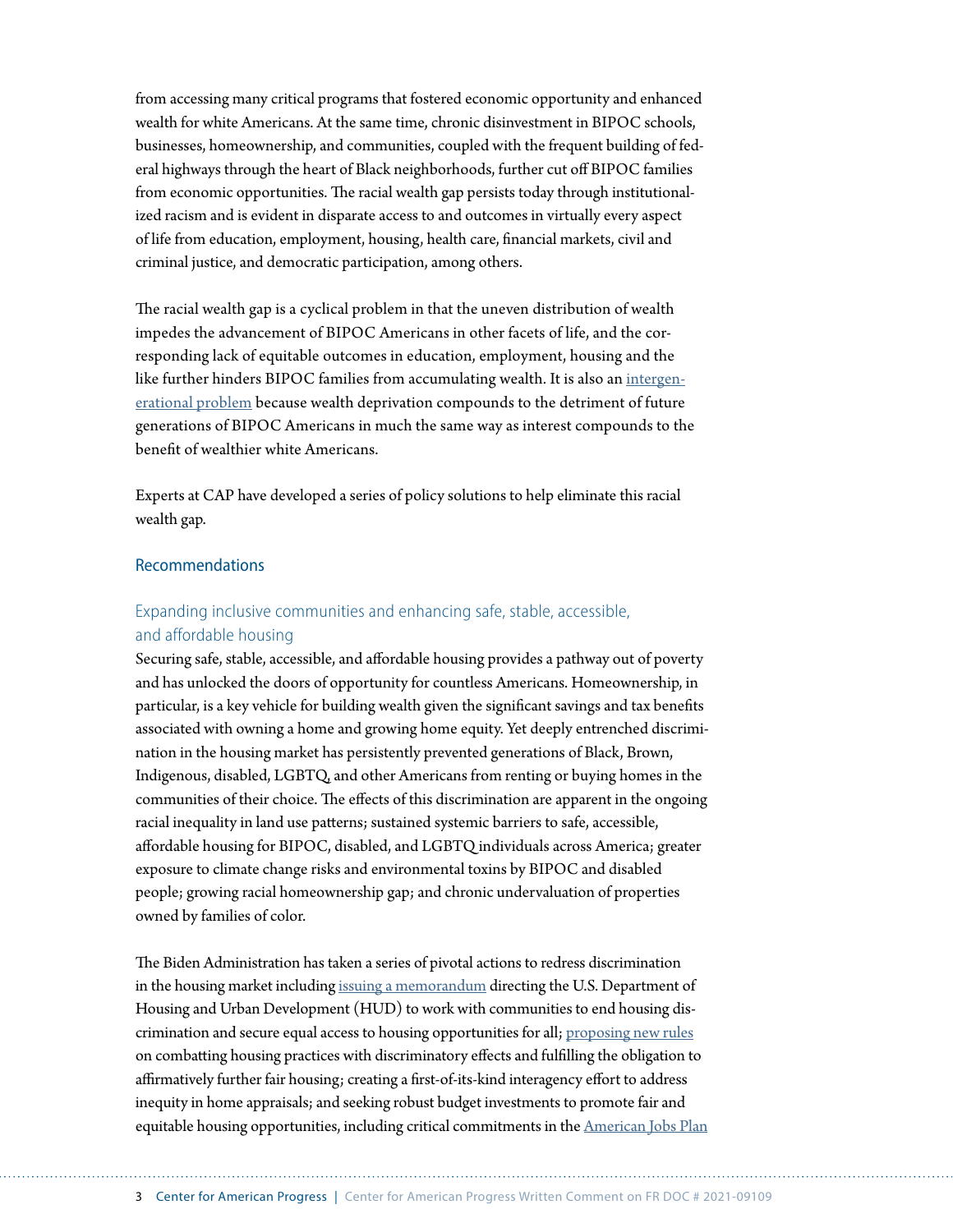to alleviate the racial gap in homeownership; remedy residential segregation caused by federal highway construction; eradicate exclusionary zoning policies; ensure sufficient physically accessible housing and expand affordable housing. Key additional actions could include:

**Reinvigorate the affirmatively furthering fair housing rule.** (HUD). HUD's recent reinstatement of the Affirmatively Furthering Fair Housing rule is essential to eradicating longstanding discrimination in the housing market. Because the newly reinstated rule removes the requirement for jurisdictions to report their progress in identifying and addressing barriers to fair housing, HUD should issue guidance on how localities must collect, manage, and maintain data showing their efforts to actively address housing discrimination in their communities.

**Develop comprehensive rules surrounding land installment contracts.** (Consumer Financial Protection Bureau (CFPB)). Land installment contracts are an alternative to traditional mortgage options that were historically used by Black Americans who were excluded from traditional finance contracts and that continue to target Black Americans who have less access to more standard housing finance products. CFPB should institute extensive rules governing land installment contracts including vital protections for borrowers such as the recording of land contracts; the requirement for an independent appraisal; the prohibition of liens on a property prior to entering into a purchase contract; the establishment of an interest cap; and the right to cure in situations of default.

**Apportion federal community development investments toward Community Land Trusts (CLTs) and extend affordability periods for key development programs.** (HUD). CLTs are an important tool to preserve affordability and prevent displacement of existing community members when neighborhood improvements increase rents and home costs. HUD should require state and local government receiving HOME Investment Partnerships program (HOME) grants to build, purchase or upgrade affordable housing to direct a portion of the HOME funds they receive to support CLTs. HUD should also increase the affordability period in programs such as HOME, which currently requires minimum affordability periods of five years to 15 years for homeownership projects, depending on the amount of HOME funds invested in the housing units. Community Development Block Grant (CDBG) recipients should also be encouraged to use a portion of their funds to support CLTs.

**Remedy racial inequities in evictions.** (HUD). Neighborhoods with more renters of color have higher eviction rates. Black women, in particular, experience [alarming evic](https://www.americanprogress.org/issues/poverty/reports/2020/10/30/492606/pandemic-exacerbated-housing-instability-renters-color/)[tion rates,](https://www.americanprogress.org/issues/poverty/reports/2020/10/30/492606/pandemic-exacerbated-housing-instability-renters-color/) with 1 in 5 Black women facing eviction in their lifetime, compared with 1 in 15 white women. Similar to HUD's newly formed interagency effort to address inequity in home appraisals, HUD should establish a housing instability initiative to provide guidance on how to prevent inequitable evictions, incentivize landlords to institute recommended eviction procedures, and collect uniform eviction data. This could include recommendations regarding prefiling notice requirements; enhancing access to counsel; investments in preventive eviction diversion programs and housing stability crisis programs; and uniform eviction data collection, among others.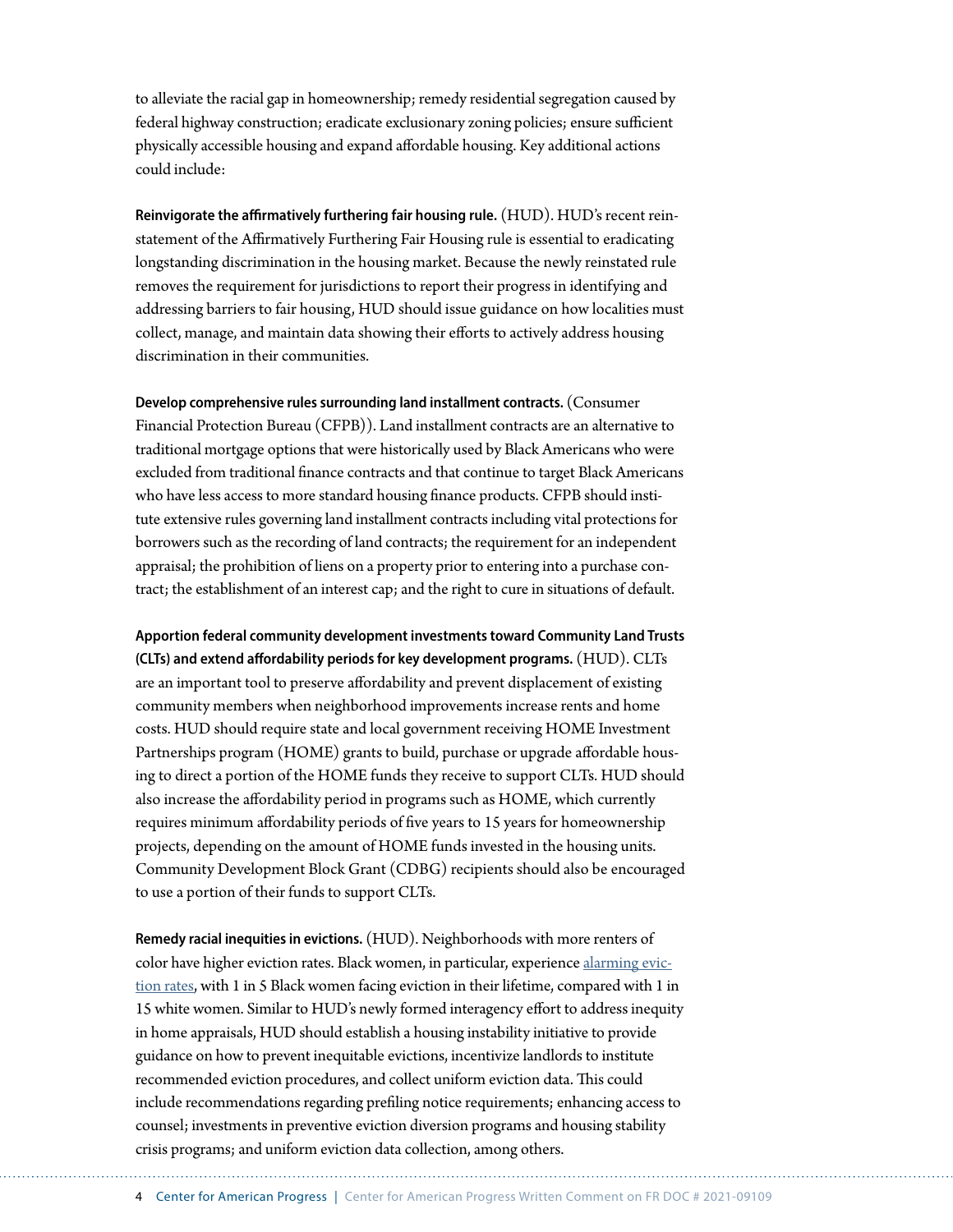## Ensuring every community has access to affordable financial services

While increased homeownership and access to stable and affordable rental housing is paramount for closing the racial wealth gap and promoting equal economic opportunity, underserved communities also require greater access to different types of asset-generating tools and improved access to financial services, including banking and retirement savings plans, to foster a more equitable economy.

**Create postal banking.** (U.S. Department of the Treasury (Treasury)). Longstanding policies excluding Black people from accessing financial institutions coupled with entrenched racial discrimination in mainstream banking institutions has resulted in only [50 percent of Black people](https://www.americanprogress.org/issues/race/reports/2020/10/15/491495/creating-postal-banking-system-help-address-structural-inequality/) having a checking and/or savings account, and far too many Black people resorting to predatory lenders that unfairly strip wealth from customers who can least afford it by charging excessive fees and costs for basic services. Creating a postal banking system would help address structural inequality by offering much needed accessible and affordable financial services, including bank accounts, small loans, and check cashing to people lacking access to mainstream and community-based banking institutions and too often relying on predatory lenders.

#### **Expand Community Development Financial Institutions (CDFIs) and Community**

**Development Corporations (CDCs).** (Treasury). CDFIs and CDCs provide critical financial services to distressed communities and to individuals without access to financing to promote greater economic opportunity and empowerment for those most in need including preserving and providing access to affordable housing and supporting small businesses. Treasury should set an ambitious goal of expanding the number of organizations it certifies to participate in the Community Development Financial Institutions Fund and targeting the creation of new CDFIs and CDCs in communities that do not yet have one. Additionally, as discussed in the Climate section below, CDFIs' and CDCs' investments in community economic development projects should be required to reduce local pollution and emissions, support resilient community development, avoid community displacement, and engage affected community members.

**Develop a national savings plan.** (Treasury). Occupational segregation and other forms of discrimination have resulted in Black Americans being disproportionately clustered in low-wage jobs that fail to offer retirement plans. Slightly more than [one-third of Black](https://www.americanprogress.org/issues/race/reports/2018/02/21/447051/systematic-inequality/) Americans have a retirement savings account, compared with nearly 70 percent of their white counterparts. The median balance for Black retirement accounts is also considerably smaller, equaling approximately  $1/3$  of the median balance for white Americans. Treasury should reinstate the "*[myRA](https://www.treasury.gov/connect/blog/Documents/FINAL%20myRA%20Fact%20Sheet.pdf)"* savings plan for Americans who do not have access to an employer-sponsored retirement savings plan.

#### Create enhanced pathways for entrepreneurs of color to succeed

American entrepreneurship has long been a quintessential element of achieving the American dream, providing a pathway for prosperity and opportunity for business owners and boosting employment, goods, and services for the broader community. However, Black [Americans lag far behind their white counterparts i](https://www.americanprogress.org/issues/race/reports/2020/07/31/488423/blueprint-revamping-minority-business-development-agency/%22%20/)n realizing this aspect of the American

5 Center for American Progress | Center for American Progress Written Comment on FR DOC # 2021-09109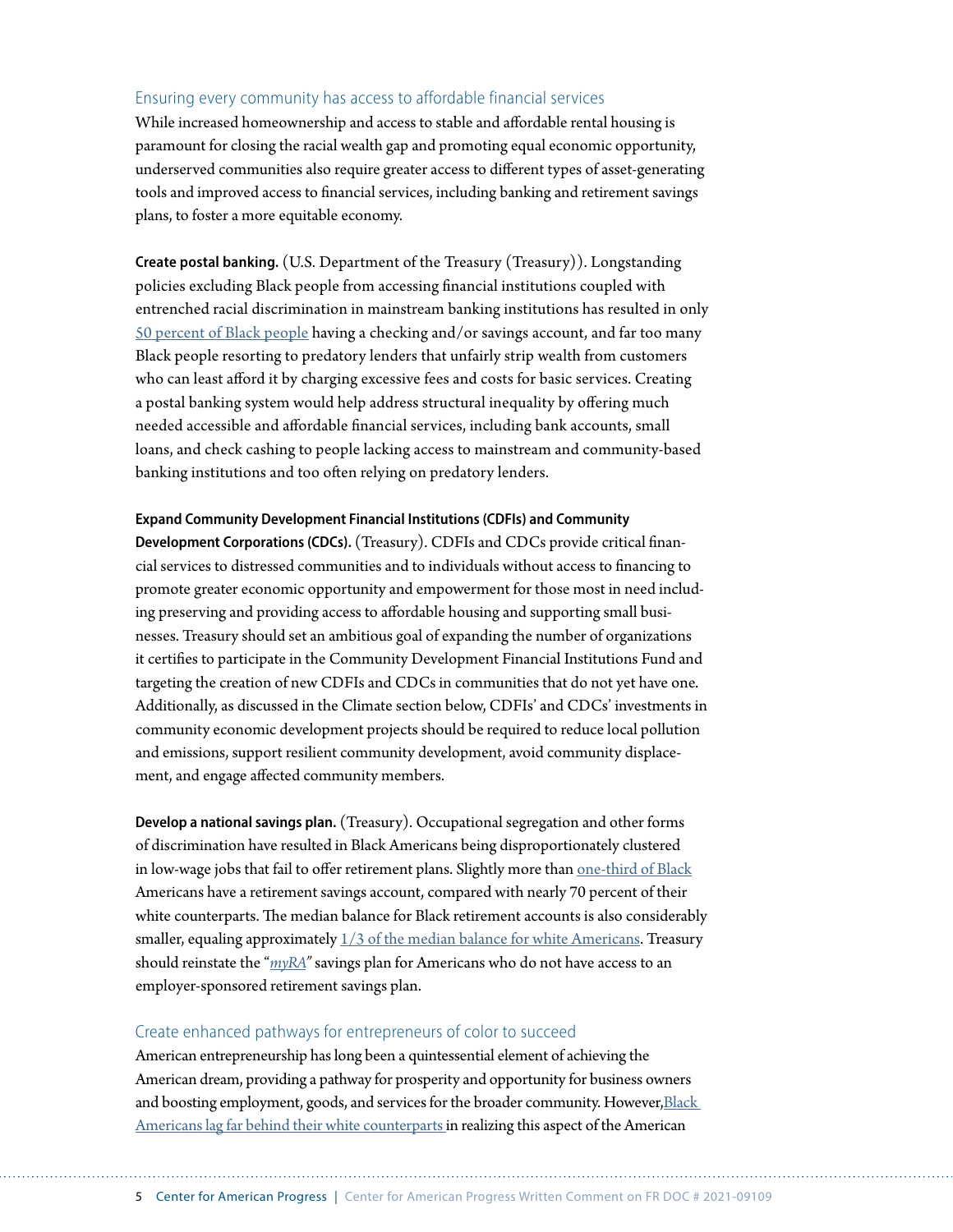dream, owning less than [2 percent of small businesses with employees, and Black women](https://www.americanprogress.org/issues/race/reports/2018/02/21/447051/systematic-inequality/)  [own less than 1 percent of such businesses.](https://www.americanprogress.org/issues/race/reports/2018/02/21/447051/systematic-inequality/) This is due in large part to racial inequities in access to the capital needed to start and grow a business and persistent discrimination in credit systems. If financial capital were more evenly distributed and Black Americans were able to seize the opportunity to unleash their ingenuity at rates similar to white Americans, there would be approximately [860,000 additional Black-owned firms employing more than](https://www.americanprogress.org/issues/race/reports/2018/02/21/447051/systematic-inequality/)  [10 million people](https://www.americanprogress.org/issues/race/reports/2018/02/21/447051/systematic-inequality/). The Biden Administration has committed to grow federal contracting with small and disadvantaged businesses by 50 percent and provide substantial investments in small business programs that will increase access to capital and provide technical assistance to small and minority-owned businesses.

**Revamp the Minority Business Development Agency.** (MBDA)**.** Increasing the capabilities of the MBDA could further accelerate the growth of minority-owned businesses. [Key ideas](https://www.americanprogress.org/issues/race/reports/2020/07/31/488423/blueprint-revamping-minority-business-development-agency/)  [for enhancing the MBDA](https://www.americanprogress.org/issues/race/reports/2020/07/31/488423/blueprint-revamping-minority-business-development-agency/) include developing an economic equity grant program that could support municipal projects to boost wealth generation in minority communities; creating an office of research and evaluation within MBDA to examine barriers to wealth and business development in minority communities and conduct and evaluate pilot and demonstration projects attempting to reduce racial disparities in wealth and business development; instituting a minority business investment company program modeled after the SBA's Small Business Investment Company (SBIC) program; and establishing an office of advocacy and intergovernmental affairs to better coordinate the federal government's efforts to support minority businesses.

#### Address pay disparities

**Collect employer pay data disaggregated by gender, race, ethnicity, and other factors.** (Equal Employment Opportunity Commission and Department of Labor, Office of Federal Contract Compliance Programs). Working women—particularly [women of](https://www.americanprogress.org/issues/women/reports/2020/03/24/482141/quick-facts-gender-wage-gap/)  [color](https://www.americanprogress.org/issues/women/reports/2020/03/24/482141/quick-facts-gender-wage-gap/)—in the U.S. have encountered longstanding pay disparities, some of which are attributable to pay discrimination. One key enforcement mechanism to address this problem is to improve the data collection tools that can be used by enforcement officials to better evaluate pay disparities and practices. More comprehensive access to pay data is a critical strategy that enforcement officials have pursued for decades – it was a centerpiece of the Obama Administration's equal pay [efforts](https://www.americanprogress.org/issues/women/reports/2020/03/02/480920/pay-data-matter-fight-equal-pay/), but was discontinued by the Trump Administration. Specifically, the Obama Administration finalized a rule adding a new component to the Employer Information Report, also called the EEO-1 form, to require the collection of pay data across 10 occupational categories disaggregated by race, gender, and ethnicity from employers of 100 or more employees. The EEO-1 form has been used for decades as an enforcement tool to collect information about workforce demographics from employers. The addition of the new requirement to gather pay information was a crucial step forward, in particular, because it enabled enforcement officials to gather more information about pay disparities experienced by women of color—disparities that often do not get sufficient attention. The Trump Administration took action to discontinue the EEO-1 pay data collection rule and now the Biden Administration should move quickly to restart it, to maximize the tools available to evaluate where pay disparities are occurring.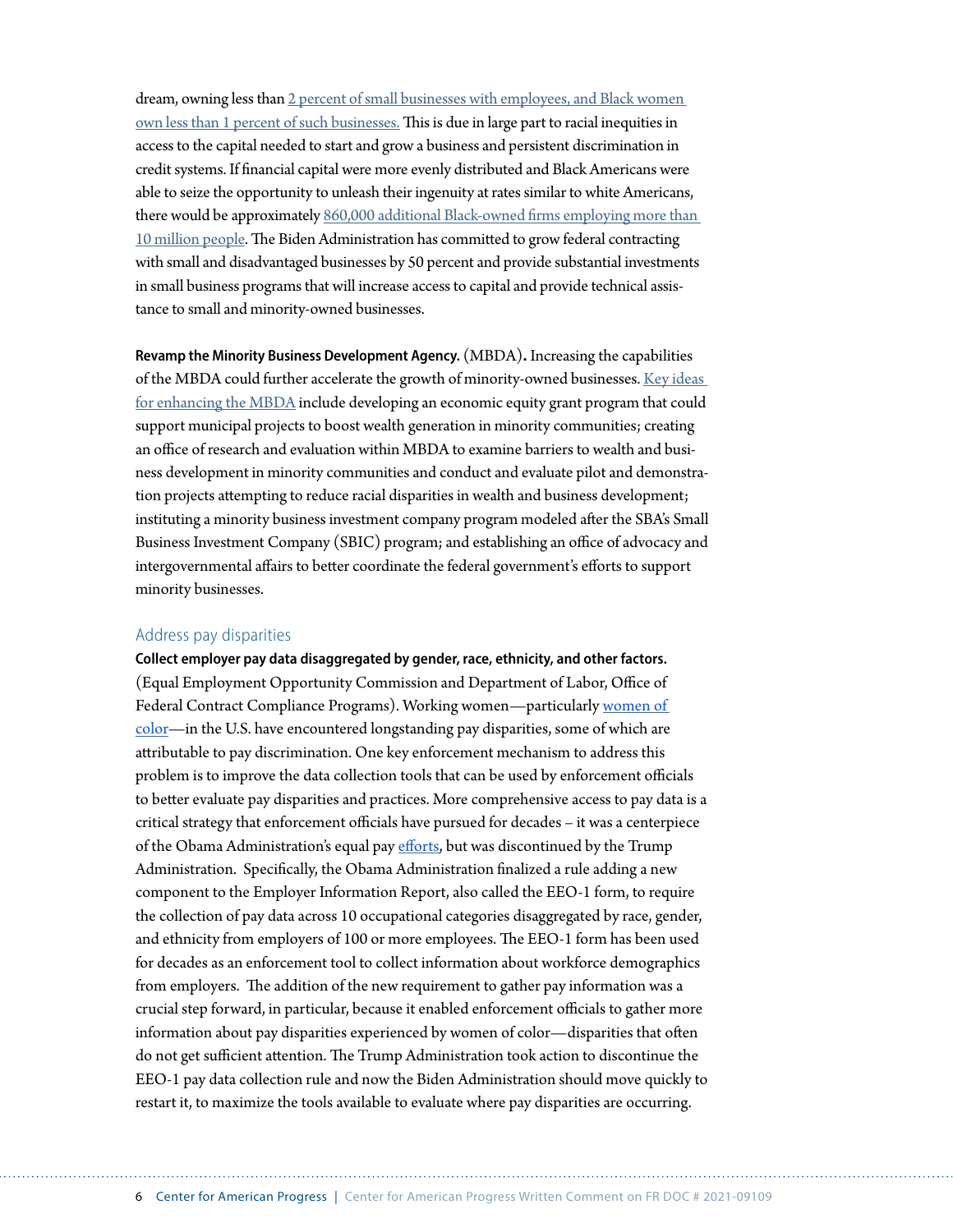# Redress discrimination against Black farmers and reshape rural economic development programs

Any effort to advance equity within economic policy should include elements to redress the l[engthy and well-documented history of discrimination](https://www.americanprogress.org/issues/economy/reports/2019/04/03/467892/progressive-governance-can-turn-tide-black-farmers/) at the U.S. Department of Agriculture (USDA) that has contributed to the near elimination of Black-owned family farms which [now comprise less than half of one percent of all farm acreage](https://www.americanprogress.org/issues/economy/reports/2019/04/03/467892/progressive-governance-can-turn-tide-black-farmers/) and also generate substantially less income in comparison to white-owned farms. President Biden's American Rescue Plan apportioned over \$1 billion for a [variety](https://www.usda.gov/media/press-releases/2021/04/29/usda-100-days-update) of purposes, "including an Equity Commission which will identify and offer solutions for addressing and removing longstanding discrimination and barriers facing USDA programs and services." In line with that effort, the USDA must take a series of targeted measures to preserve the little remaining Black-owned farmland and expand assistance to Black farmers.

**Provide resources to Black farmers lacking legal titles and living wills.** (USDA). Farmers lacking formal titles and living wills are vulnerable to partition, sale, or loss. The USDA must create a task force providing estate planning for socially disadvantaged farmers who have no living will and legal assistance to farmers lacking formal title for their land to help preserve the dwindling number of Black-owned farms that can be passed down to the next generation.

**Commit to transparency and oversight.** (USDA). The USDA should create an online civil rights complaint database that can be monitored by executive and legislative auditing bodies and periodically publish statistics about the USDA's Office of Civil Rights handling of civil rights complaints.

## Ensuring fairness in the tax code and tax enforcement

While the federal tax code is progressive overall, many features favor the wealthy, such as taxadvantaged retirement accounts, mortgage interest deduction, and favorable rates for capital gains. These tax provisions compound the concentration of wealth in ways that exacerbate the racial wealth gap. Better data could help us understand the implications of these areas of the tax code on racial equity and how to develop more equitable policies. At the same time, staffing shortages at the Internal Revenue Service (IRS) have caused a sharp reduction in audits of high-income individuals and large corporations, and the [IRS has increasingly](https://www.americanprogress.org/issues/economy/news/2021/06/10/500392/bidens-tax-enforcement-overhaul-positive-step-toward-racial-equity/)  [focused on audits of lower-income taxpayers,](https://www.americanprogress.org/issues/economy/news/2021/06/10/500392/bidens-tax-enforcement-overhaul-positive-step-toward-racial-equity/) especially the low-wage and predominantly Black and Latino workers who claim the Earned Income Tax Credit (EITC).

**Advance equity in tax enforcement.** (IRS). The IRS should reprioritize resources to focus on large corporations, wealthy individuals, business owners, and estates. It must ensure that it is not disproportionately auditing Black and Latino households by focusing an excessive share of audits on low-income tax credit recipients. It must also more broadly assess the racial impacts of its enforcement practices to ensure equity.

#### Enhancing access to quality and affordable education

For far too long, [systemic and structural barriers](https://www.americanprogress.org/issues/education-k-12/reports/2019/07/02/471511/quality-education-every-child/) have clustered students who are BIPOC, students with disabilities, students who identify as LGBTQ, and students who are English language learners into under-resourced and underperforming schools or otherwise created school environments that inhibit their opportunities to access a high-quality education.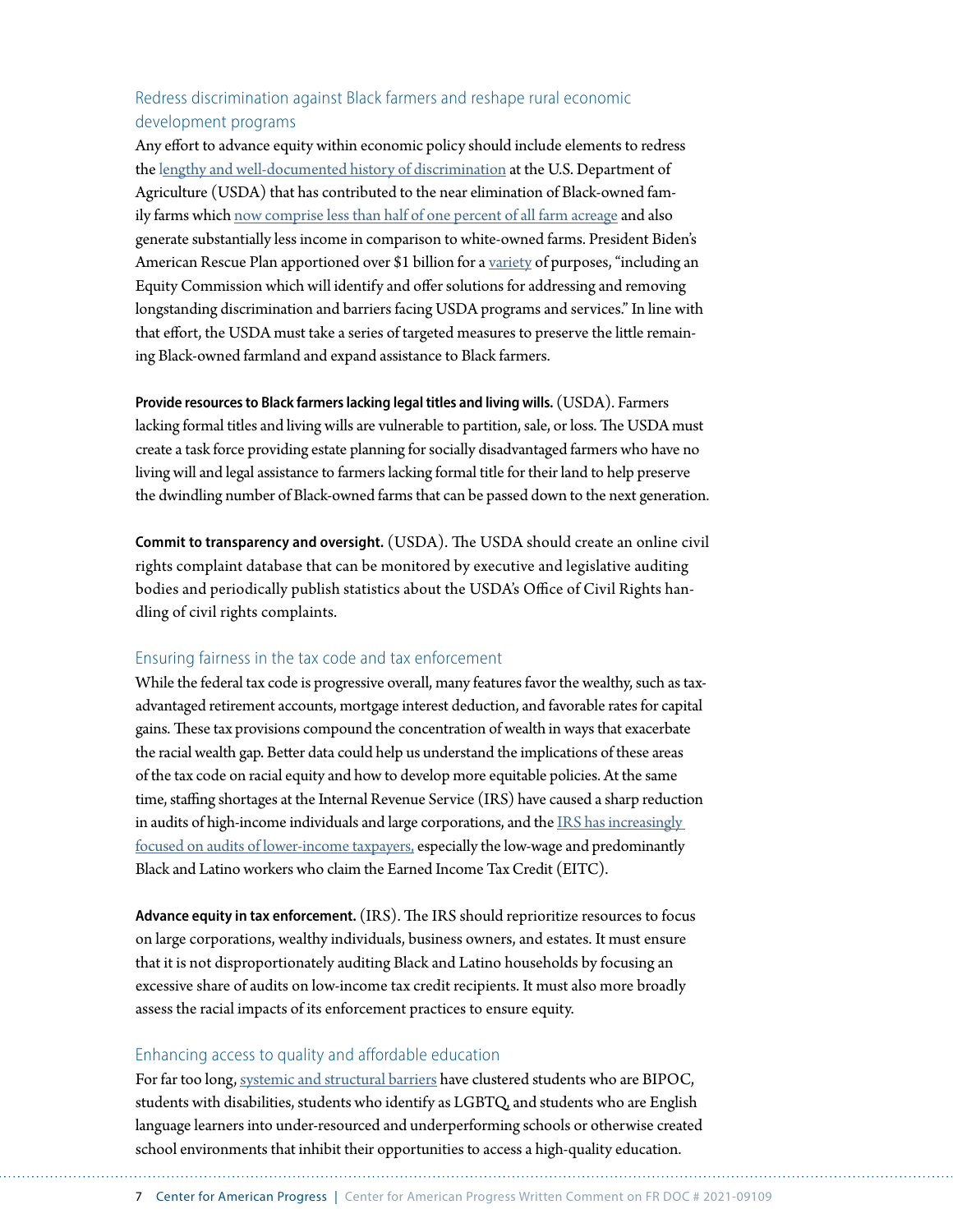Providing a high-quality education for every child where all students feel safe and supported in their learning environments, have access to equitable school infrastructures and educational resources, and learn from similarly well-prepared and diverse teachers will dramatically improve the well-being and economic opportunities of future generations and help to shrink the racial wealth gap. Additionally, ensuring there is access to universal preschool and affordable child care and making higher education more accessible and affordable will also help to unlock the doors of economic prosperity for more Americans and reduce the inequitable racial distribution of wealth.

President Biden has made [key budget commitments](https://www.whitehouse.gov/wp-content/uploads/2021/06/FY22-Budget-Equity-Fact-Sheet.pdf) to enhance access to a high-quality education for all and make higher education more affordable. These include dramatically increasing funding for Title I schools, investing in infrastructural equity amongst schools, increasing Pell grants, making two years of community college free and providing tuition subsidies to low- and middle-income students attending historically Black colleges and universities (HBCUs) and other minority serving institutions (MSI), among other things. To further this Administration's efforts to advance equity in educational opportunities, the White House and federal agencies could take the following steps:

**Reestablishing and strengthening the White House Initiatives on Education.** (US Department of Education (ED) and Executive Office Building (EOB)). The Administration should issue Executive Orders to reestablish and streamline the work of the five White House Initiatives housed between ED and EOB. The executive orders should strengthen those entities, make clear their reporting structure, and offer a mechanism that supports interagency coordination along with external outreach supporting the Biden Administration's stated desire to do policy with community by engaging people closest to the issues those policies seek to address. These initiatives should continue to have Commissions connected to them allowing for external advisement to the White House, President, and agency heads from experts well versed and credible on issues related to outcomes for BIPOC students and children and youth with disabilities from birth through post-secondary education. A key to these executive orders is the establishment of a Deputy Assistant Secretary housed at ED who can coordinate the White House Initiatives' work with broader governmental efforts as well as with OMB.

**Ensuring a racially and linguistically diverse educator workforce.** (ED). It is [well documented](https://www.nber.org/system/files/working_papers/w25254/w25254.pdf) that BIPOC students are more likely to excel academically having had one or more educators who share their identity. It is also the case that despite over half of the public-school population being a new majority of BIPOC students, the educator workforce vastly differs from the student population. Only 2% of the [teaching workforce](https://www.washingtonpost.com/news/answer-sheet/wp/2015/04/28/black-male-teachers-there-arent-enough-of-them/) is Black male, and 3% is Latino and there are even fewer AAPI and Native American educators of any gender. The percentage of BIPOC school leaders are even lower. Recruitment and retention of educators who share the cultural and linguistic identity of the majority of the student population requires a concerted effort that cuts across federal agencies. For this reason, CAP proposes an interagency working group to study and make recommendations on rapidly expanding the racial and linguistic diversity of the educator workforce. This proposal calls for a public advisory group, includes a limited time span, and has been shared previously with OMB and ED.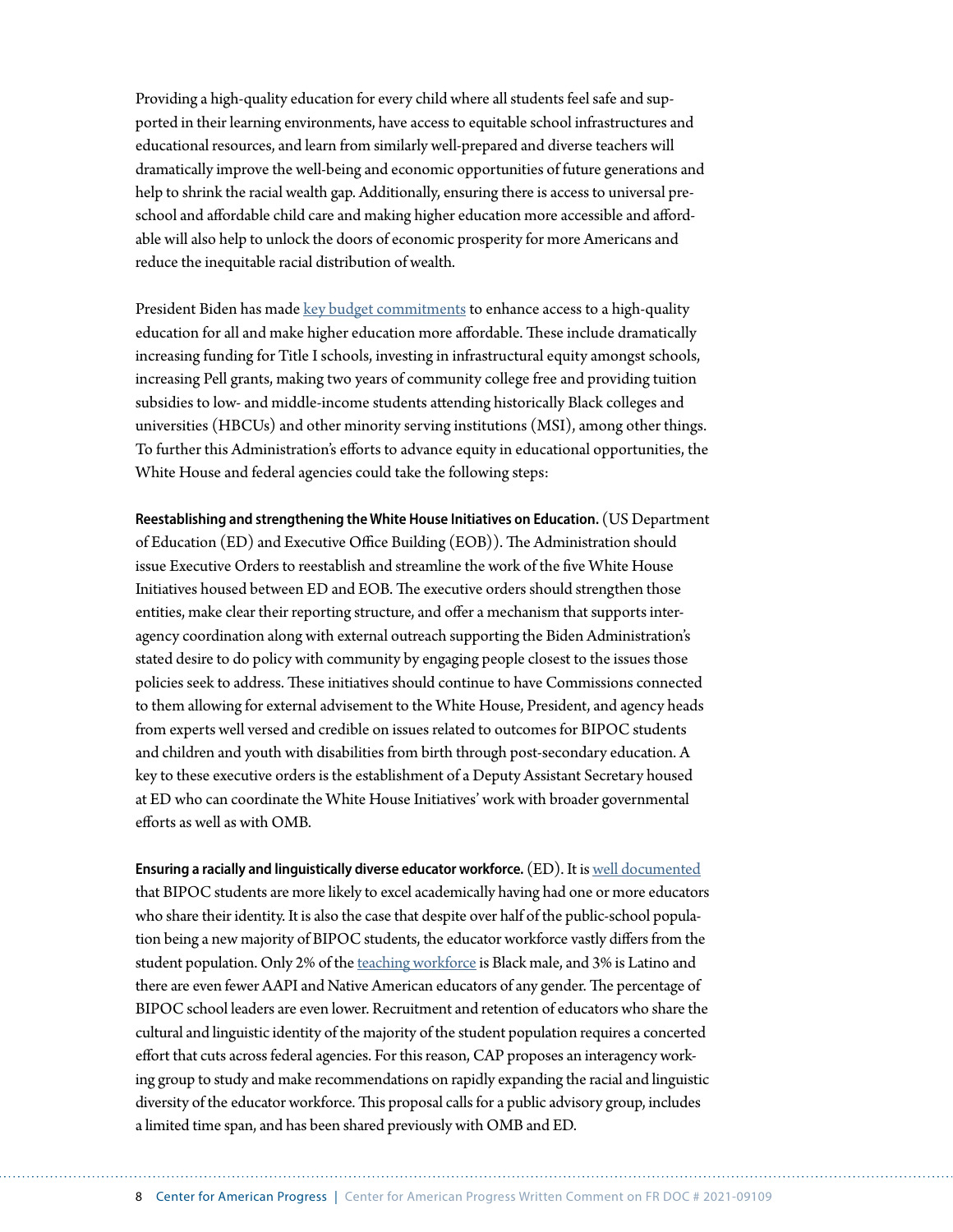**Ensuring all schools are safe and supportive environments.** (ED) Expanding collection of the Civil Rights Data Collection (CRDC) to have disaggregated data about student opportunities, discipline practices and achievement is critical to ensure the rights of all students are protected. The CRDC is an important tool making it possible for students, families, educators, and policymakers to understand where and how students are being served by America's public education system. CAP also supports the establishment of a national clearinghouse on the status of public-school facilities. Over a [quarter of public](https://www.gao.gov/products/gao-20-494)[school students](https://www.gao.gov/products/gao-20-494) are attending schools that need expansive remodeling or replacement. Many more students learn in school environments lacking basic tools for success such as broadband connectivity, proper ventilation, physically accessible buildings, or drinkable water. Students educated in these conditions tend to overwhelmingly be BIPOC students and/or students from families and communities with low resources. Therefore, it is important to establish a nationwide system to ensure the infrastructure of public schools are maintained, if not made state of the art, as expeditiously as possible.

**Enhance debt relief.** (ED). ED can also take several additional steps to address racial inequities and stimulate the economy by tackling student loan debt[—particularly the](https://www.americanprogress.org/issues/education-postsecondary/reports/2019/12/02/477929/continued-student-loan-crisis-black-borrowers/)  [burden on Black borrowers.](https://www.americanprogress.org/issues/education-postsecondary/reports/2019/12/02/477929/continued-student-loan-crisis-black-borrowers/) ED should provide at least [\\$10,000 in universal relief to all](https://www.americanprogress.org/issues/education-postsecondary/news/2021/02/03/495334/biden-administration-can-now-make-college-affordable-accountable-racially-just/)  [student loan borrowers and should provide targeted relief to specific groups of borrowers,](https://www.americanprogress.org/issues/education-postsecondary/news/2021/02/03/495334/biden-administration-can-now-make-college-affordable-accountable-racially-just/) including those who die or have a [total and permanent disability](https://www.npr.org/2020/03/03/811170628/letters-urge-betsy-devos-to-erase-student-loans-for-borrowers-with-disabilities) or have been misled by predatory colleges. The department should also prioritize reducing the backlog of applications from [defrauded borrowers](https://www.washingtonpost.com/education/2020/10/20/student-debt-claims-settlement-denied/) whose claims have been stalled for years. President Biden should also appoint a commission to examine the plight of Black student loan borrowers. The higher education system is failing Black students so badly that a dozen years after starting college, the average Black bachelor's degree recipient [owes more](https://www.americanprogress.org/issues/education-postsecondary/news/2017/10/16/440711/new-federal-data-show-student-loan-crisis-african-american-borrowers/) on their loans than they originally borrowed.

**Disaggregate data and conduct equity audits.** ((ED and the Office of Federal Student Aid (FSA)). ED should enhance disaggregation of federal data by race, ethnicity, and economic status in order to reveal inequities in the system. CAP endorses the recommendations submitted by the Postsecondary Data Collaborative, which provide more detail on how to improve data on higher education outcomes and the data available to students, policymakers, and researchers.

FSA could also use its program reviews of colleges to conduct [equity audits](https://www.americanprogress.org/issues/education-postsecondary/news/2019/04/03/465193/equity-audits-tool-campus-improvement/) that would identify whether certain student groups are suffering worse academic or loan outcomes.

# **3. Eliminating Health Disparities and Strengthening Public Health Systems**

The Centers for Disease Control and Prevention has declared [racism to be a serious public](https://www.cdc.gov/healthequity/racism-disparities/index.html)  [health threat,](https://www.cdc.gov/healthequity/racism-disparities/index.html) and an underlying cause of health inequities, health disparities and disease. In addition, fifteen to thirty percent of [LGBTQ](https://www.americanprogress.org/issues/lgbtq-rights/reports/2020/10/06/491052/state-lgbtq-community-2020/) Americans reported in the last year experiencing difficulties accessing necessary medical care due to cost issues and postponing or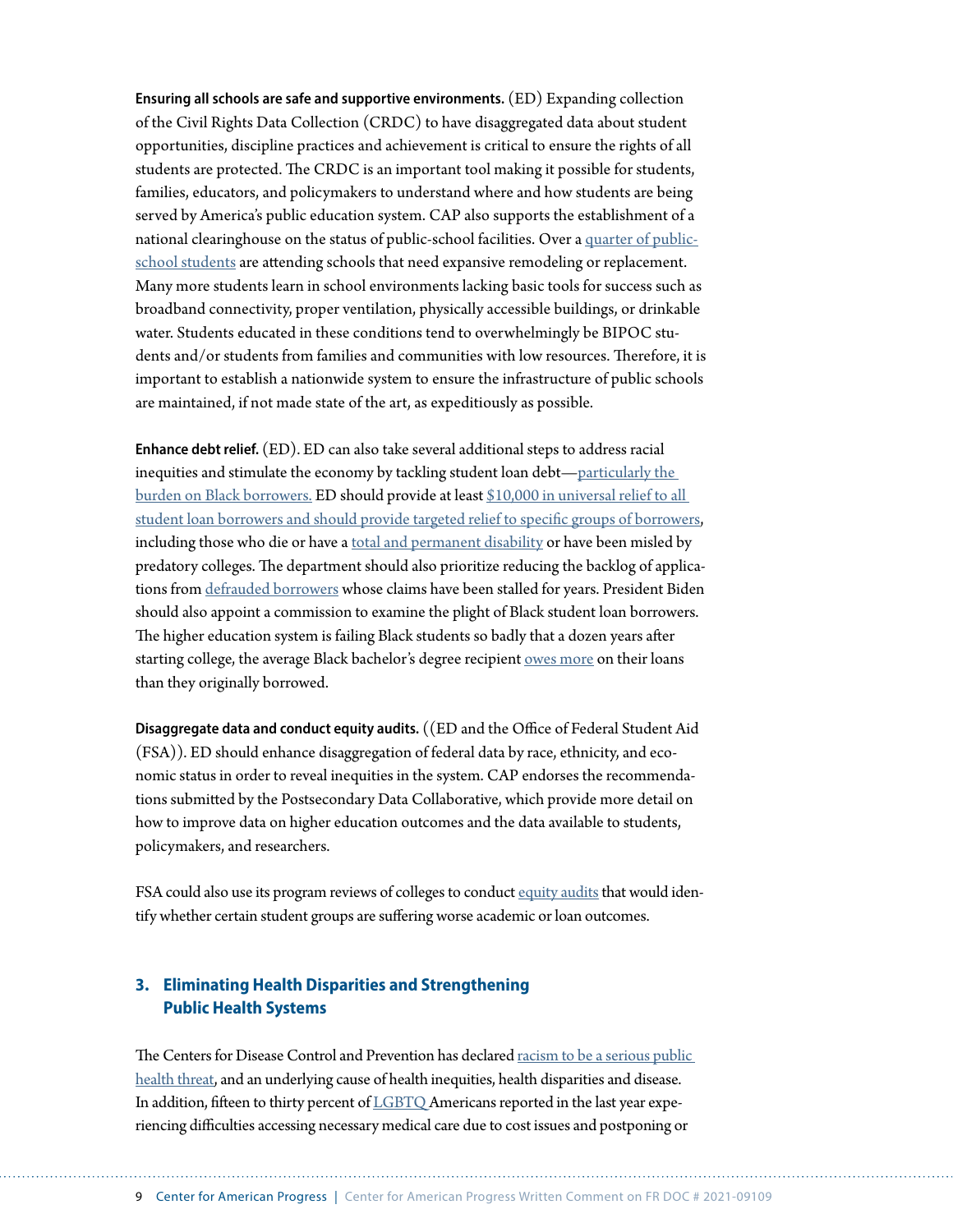avoiding medical treatment due to discrimination; these percentages are higher for transgender Americans. Individuals with [disabilities](https://www.cdc.gov/ncbddd/disabilityandhealth/relatedconditions.html) are more likely than people without disabilities to report poorer overall health and less access to adequate health care. [Rural](https://www.cdc.gov/ruralhealth/about.html) Americans are at greater risk of poor health outcomes and face numerous health disparities. And the COVID-19 pandemic has exacerbated the [mental health needs](https://www.kff.org/coronavirus-covid-19/issue-brief/the-implications-of-covid-19-for-mental-health-and-substance-use/) of many children and adults and disproportionately affected the health of communities of color. [Research](https://www.macpac.gov/subtopic/changes-in-coverage-and-access/) has associated Medicaid coverage with a greater likelihood of having a regular source of health care, decreased likelihood of having unmet medical care and prescription drug needs, reduction in personal bankruptcies and household debt, and improved financial well-being.

Addressing social determinants of health such as income, education, housing, employment, transportation, and neighborhood conditions [improves health,](https://health.gov/healthypeople/objectives-and-data/social-determinants-health) [reduces racial disparities,](https://www.ncbi.nlm.nih.gov/pmc/articles/PMC6406315/) and creates more accessible, affordable, and equitable systems. An intentional focus on social and structural determinants of health, structural and institutional racism, and access to high quality health care is critical to [eliminating disparities](https://www.ncbi.nlm.nih.gov/pmc/articles/PMC6406315/) in health outcomes.

## Recommendations

The federal government can identify and improve the state of equity in its policies, programs, services, processes and operations by embedding equity in health care payment and delivery approaches, regulations, and demonstrations; eligibility and enrollment systems; and public health infrastructure.

**Address social determinants of health and improve coordination among health and social services.** (Department of Health and Human Services (HHS)). HHS and Center for Medicare and Medicaid Innovation (CMMI) should develop [demonstrations](https://www.nasi.org/wp-content/uploads/2017/01/Strengthening_Medicaid_as_a_Critical_Lever_Low_Res.pdf) and [grant](https://aligningforhealth.org/social-determinants-accelerator-act/)[funded programs](https://aligningforhealth.org/social-determinants-accelerator-act/) that focus on social determinants of health and improved coordination of services across health and social sectors for vulnerable communities and individuals. CMMI can build on its [Accountable Health Communities](https://innovation.cms.gov/innovation-models/ahcm) demonstration that focuses on the gap between clinical care and community services. Demonstrations should provide flexibility for braiding and blending funds and employ a longer-term savings time frame. Such programs should include linking of data across programs to measure impact on the health of participants and track cross-sector savings.

**Align eligibility and benefit policies.** (HHS). Federal agencies should [align eligibility and](https://www.nasi.org/wp-content/uploads/2017/01/Strengthening_Medicaid_as_a_Critical_Lever_Low_Res.pdf)  [benefit policy](https://www.nasi.org/wp-content/uploads/2017/01/Strengthening_Medicaid_as_a_Critical_Lever_Low_Res.pdf) across federal health, nutrition, housing, and social supports to ensure that people are connected to the full range of assistance needed to improve health. This includes sustaining authorities linked to the public health emergency that provided [path](https://www.cbpp.org/research/health/streamlining-medicaid-enrollment-during-covid-19-public-health-emergency)[ways for streamlining eligibility and enrollment processes](https://www.cbpp.org/research/health/streamlining-medicaid-enrollment-during-covid-19-public-health-emergency).

**Require uniform collection and reporting of demographic data.** (HHS). HHS should require uniform collection and reporting of [race and ethnicity](https://www.ncbi.nlm.nih.gov/books/NBK222062/) and other demographic data across programs to identify disparities, and design incentives to encourage improvement. Due to the fragmentation of numerous data sources, such information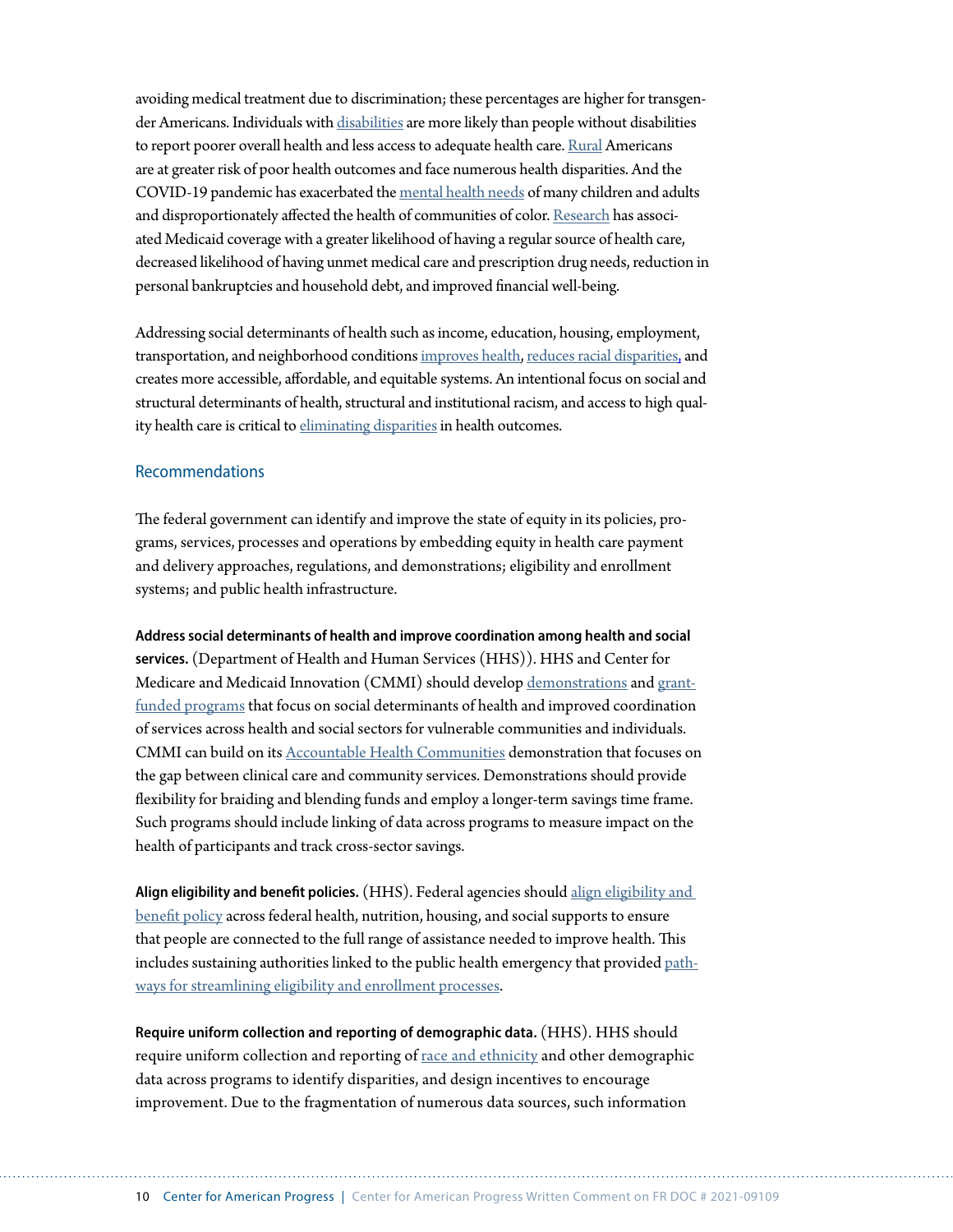across systems is often incomplete, not standardized, and not comparable, preventing identification of disparities and hampering reforms to target them. Demographic data is critical to design effective public health interventions, yet failure to identify beyond broad race categories can hinder efforts to target appropriately, since [variation](https://www.ncbi.nlm.nih.gov/books/NBK222062/) within a racial group can be as significant as the variation between racial groups. Similarly, there is a significant need to expand and enhance data collections efforts to capture demographic information on sex, sexual orientation, gender identity, and intersex status to improve analysis of intersectional barriers to public health and develop promising interventions. Uniform collection standards would improve understanding of the impact of health conditions and interventions for various subpopulations and improve data sharing between various health and social services and providers to enhance care and service coordination. CAP endorses the recommendations on sex, gender, sexual orientation and gender identity data collection in health and other key federal data collection mechanisms included in comments submitted by our partner organizations the Movement Advancement Project and the National Women's Law Center.

**Invest in public health infrastructure.** (HHS). HHS should sustain and increase investments in bio-preparedness and public health infrastructure. During the COVID-19 pandemic, decades of chronic underfunding of public health systems became apparent in critical activities, including disease surveillance, contact tracing, vaccine delivery, and communications. COVID-19 emergency funding, critical to the pandemic response, does not compensate for this chronic underinvestment or create sustainable systems that ensure preparedness for future disease. An interagency directorate to prepare and respond to future public health emergencies should ensure that all future pandemic preparation and response actions prioritize advancing health equity, and provide adequate funding for research to promote innovation, development of the public health data infrastructure, and capacity building for public health staff**.**

**Expand behavioral health services.** (HHS). HHS and the Department of Veterans Affairs (VA) should improve and expand [behavioral health](https://www.kff.org/report-section/potential-health-policy-administrative-actions-under-president-biden-issue-brief/) services, with a focus on at-risk populations such as veterans and LGBTQ populations, particularly youth, and address the opioid crisis. The Centers for Medicare and Medicaid Services should incorporate into [SUD 1115 demonstrations](https://www.cbpp.org/research/health/medicaid-is-key-to-building-a-system-of-comprehensive-substance-use-care-for-low) a focus on coverage of a full continuum of SUD services in state Medicaid programs, including a focus on community-based care.

**Continue augmented telehealth services.** (VA). Federally-funded health care programs should continue expanded coverage and availability of [telehealth services](https://www.commonwealthfund.org/blog/2020/how-states-can-meet-mental-health-needs-during-pandemic-and-beyond) to address mental and behavioral health needs. In addition to providing funding for [mental health](https://www.kff.org/coronavirus-covid-19/issue-brief/the-implications-of-covid-19-for-mental-health-and-substance-use/)  [and substance use services](https://www.kff.org/coronavirus-covid-19/issue-brief/the-implications-of-covid-19-for-mental-health-and-substance-use/) during the pandemic, stimulus bills allowed for expanded telehealth services through Medicare and the VA, and flexibility provided to states to relax regulations and require [Medicaid](https://www.nashp.org/wp-content/uploads/2020/12/PCORI-report-12-4-2020.pdf) plans to cover telehealth through emergency orders.

**Expand health care coverage.** (HHS). HHS should take specific actions to increase and enhance health care [coverage,](https://www.kff.org/report-section/potential-health-policy-administrative-actions-under-president-biden-issue-brief/) including ensuring eligible individuals can enroll in and maintain Medicaid coverage and reinstating and maintaining beneficiary protections. Specific examples include, expanding coverage for low-income populations, including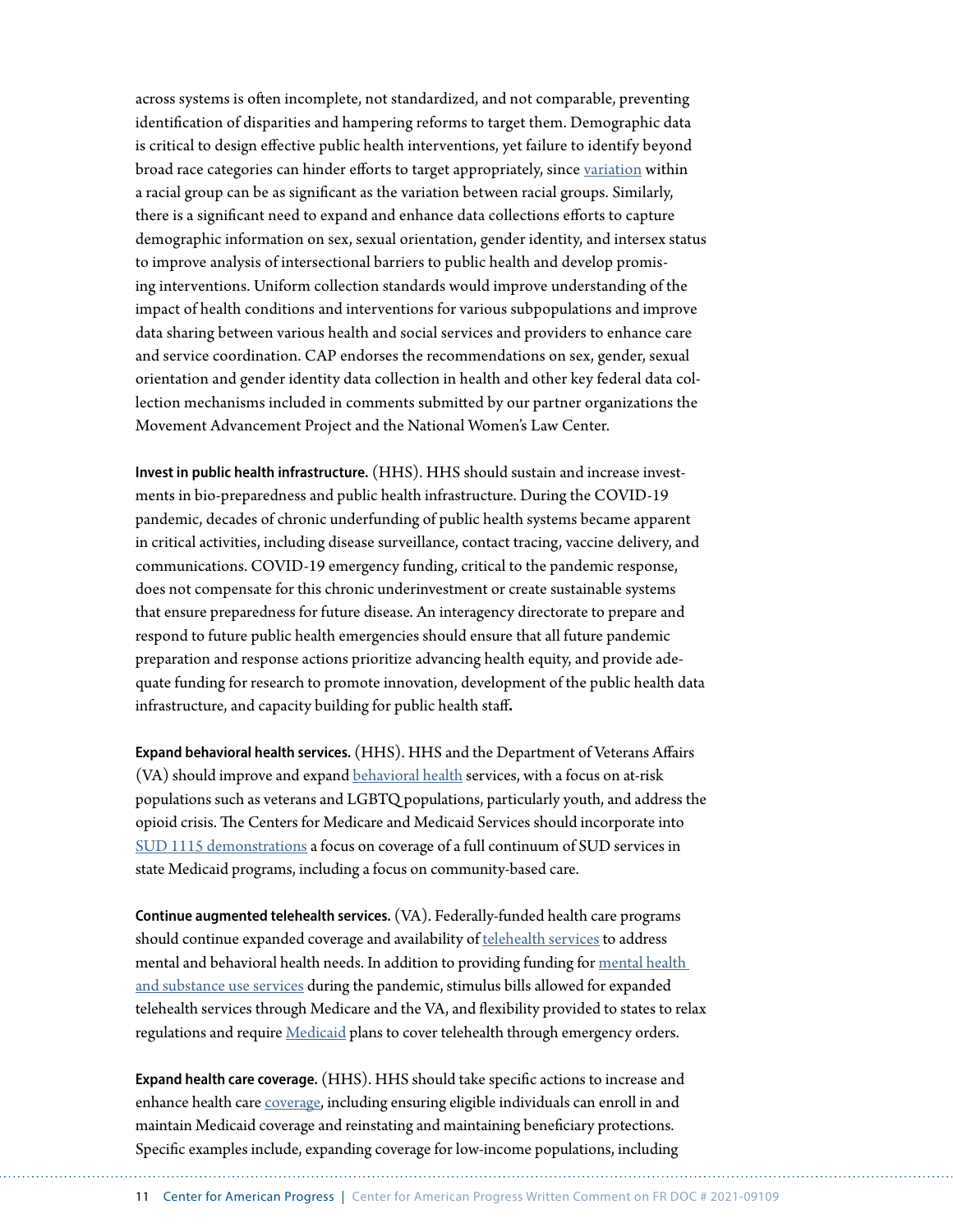expanding Medicaid coverage in targeted areas; rescinding CMS guidance that welcomes state waivers with [work requirements](https://www.kff.org/coronavirus-covid-19/issue-brief/work-among-medicaid-adults-implications-of-economic-downturn-and-work-requirements/) as a condition of Medicaid eligibility; ensuring Medicaid beneficiaries have free choice of provider; and engaging in notice-and-comment rulemaking to clarify, strengthen, and expand nondiscrimination protections under Section 1557 of the Affordable Care Act.

**Improving access to reproductive and maternal health services.** (HHS). HHS should finalize the proposed rule, *[Ensuring Access to Equitable, Affordable, Client-Centered Quality](https://www.hhs.gov/about/news/2021/04/14/fact-sheet-notice-of-proposed-rulemaking-ensuring-access-to-equitable-affordable-client-centered.html)  [Family Planning](https://www.hhs.gov/about/news/2021/04/14/fact-sheet-notice-of-proposed-rulemaking-ensuring-access-to-equitable-affordable-client-centered.html)*, to rescind Trump-era policies that have [undermined](https://www.guttmacher.org/article/2020/02/trump-administrations-domestic-gag-rule-has-slashed-title-x-networks-capacity-half) the Title X program; enhance nondiscrimination protections against Title X providers, and ensure those providers participating in the program deliver evidence-based care and provide information for the full range of reproductive health care services. Women of color disproportionately rely upon the Title X due to current and historical systemic oppression, and the ability to choose a culturally competent provider that best meets their needs can be lifesaving given [bias](https://www.ncbi.nlm.nih.gov/pmc/articles/PMC4843483/) in health care delivery. HHS should also rescind regulations that allow virtually any employer or university to deny contraceptive coverage based on religious or moral objections and should instead improve the Affordable Care Act birth control benefit to expand over-the-counter coverage for contraceptives. In addition, to address the maternal health crisis, CMS should issue guidance that encourages states to cover doula care services and increase related reimbursements as well as incorporate doulas into CMMI demonstration programs aimed at improving maternal health to ensure doulas and other perinatal workers receive needed federal financial assistance.

**Adopt the accessible medical equipment standards.** (Department of Justice, DOJ and HHS Office of Civil Rights, HHS OCR). Both the DOJ and HHS OCR should adopt the Accessible Medical Equipment Standards to improve access to healthcare for disabled people. Disabled people often face [barriers to receiving treatment](https://www.sciencedirect.com/science/article/abs/pii/S1936657414000879%22%20/), including the inability to find accessible healthcare providers. This has resulted in higher mortality rates due to lack of preventive care, which has had a significant impact on [disabled women with breast cancer](https://pubmed.ncbi.nlm.nih.gov/12407963/).

**Incorporate patient-centered strategies in care models.** (HHS) Health care programs should employ patient-centered practices and [cultural humility](https://www.apa.org/pi/families/resources/newsletter/2013/08/cultural-humility) models to advance health equity. For example, the person-centered contraceptive counseling measure, a recently developed measure endorsed by the National Quality Forum, would help to assess whether a patient has received information about the full range of contraceptive options and was supported in their contraceptive choice based on preference and other factors. Also, to better protect LGBTQ people touched by the federally funded child welfare system from discrimination and mistreatment, we also wish to endorse the recommendations submitted in comments by our partner organization Family Equality Council.

#### **4. Securing a Sustainable and Equitable Climate**

BIPOC and disabled people have long suffered from environmental injustice and disproportionately endure dangerous and life-threatening environmental and health risks. There are also stark racial and economic disparities in access to nature in America. President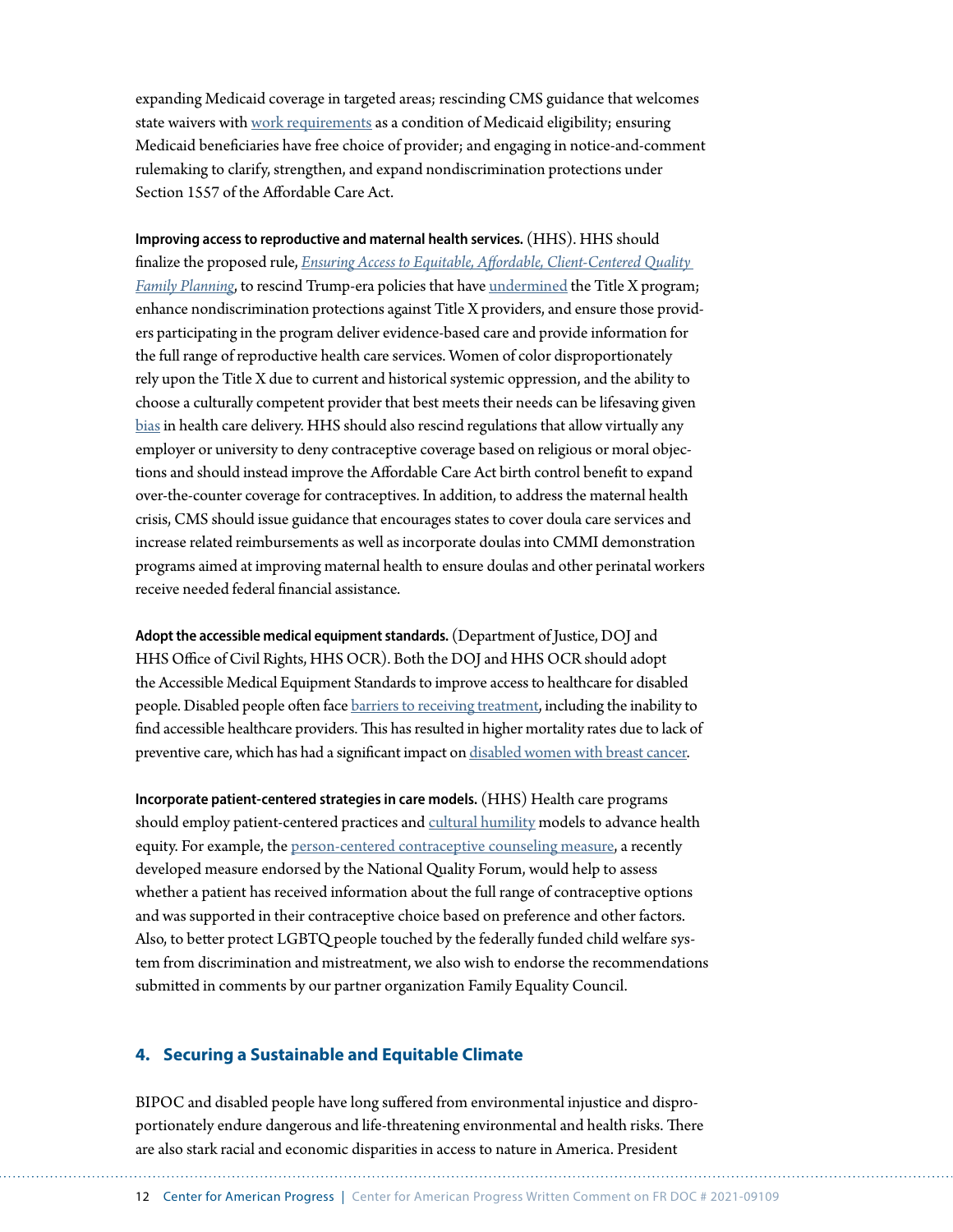Biden's historic commitments to direct 40% of his Administration's climate and clean energy investments to disadvantaged communities ( Justice40 Initiative) and conserve at least 30 percent of American lands and oceans by 2030 (America the Beautiful Plan) provide a crucial opportunity to redress persistent racial, environmental, and economic injustices. Additionally, updates to the CRA to require inclusion of race and environmental justice criteria in CRA examinations would incentivize banks to provide loans and boost investment in communities of color that face critical challenges related to climate change and environmental racism.

#### Recommendations

## Accelerate implementation of the landmark Justice40 Initiative

CAP recently released a [report](https://www.americanprogress.org/issues/green/reports/2021/06/22/500618/implementing-bidens-justice40-commitment-combat-environmental-racism/) detailing several key steps the White House can direct the National Climate Advisor, the Council on Environmental Quality (CEQ), the Office of Management and Budget (OMB), and other agency leaders to take to accelerate the delivery of "new investments in legacy pollution cleanup, pollution-free energy and transportation, workforce development, quality and affordable housing, and critical clean water infrastructure in communities that need it the most," as well as to redress persistent environmental, racial, and economic injustice. Key highlights include:

#### **Review and tailor federal program criteria to ensure they maximize their impact in under-**

**served communities.** (White House). In some cases this involves loosening eligibility requirements and expanding the program's scope. For example, the Weatherization Assistance Program (WAP) program supports home energy efficiency improvements to reduce energy use and utility bills. Yet, households or renters unable to keep up with needed repairs may be ineligible for the program. To better reach more underserved families, the program could expand its scope to support more basic home repairs that are a prerequisite to efficiency and weatherization improvements (such as roofing, siding, or plumbing repairs). It could also expand to support home improvements that protect against flooding and other damage from more extreme weather driven by climate change (such as grading lawns, planting trees and shrubs, raising electrical outlets, installing sump pumps or elevating homes).

Conversely, if program criteria or guidance are too loose, then grantees may use federal funds to invest in projects that do not directly benefit communities. For example, the CDBG program allocates funds to local governments for community development projects in low-income neighborhoods and gives significant leeway to grantees to decide how to spend the money. CDBG funds are often then used to cover existing expenses and fill budget gaps rather than support new and innovative community development projects.

**Develop and use investment criteria and guidance to ensure that federally funded projects avoid unintentional harms to the communities that they are aiming to benefit.** (White House). Many federal programs do not have criteria supporting pollution reduction. Federal agencies should be wary of investing in projects that continue or increase emissions of greenhouse gases and toxic air pollutants, which contribute to climate change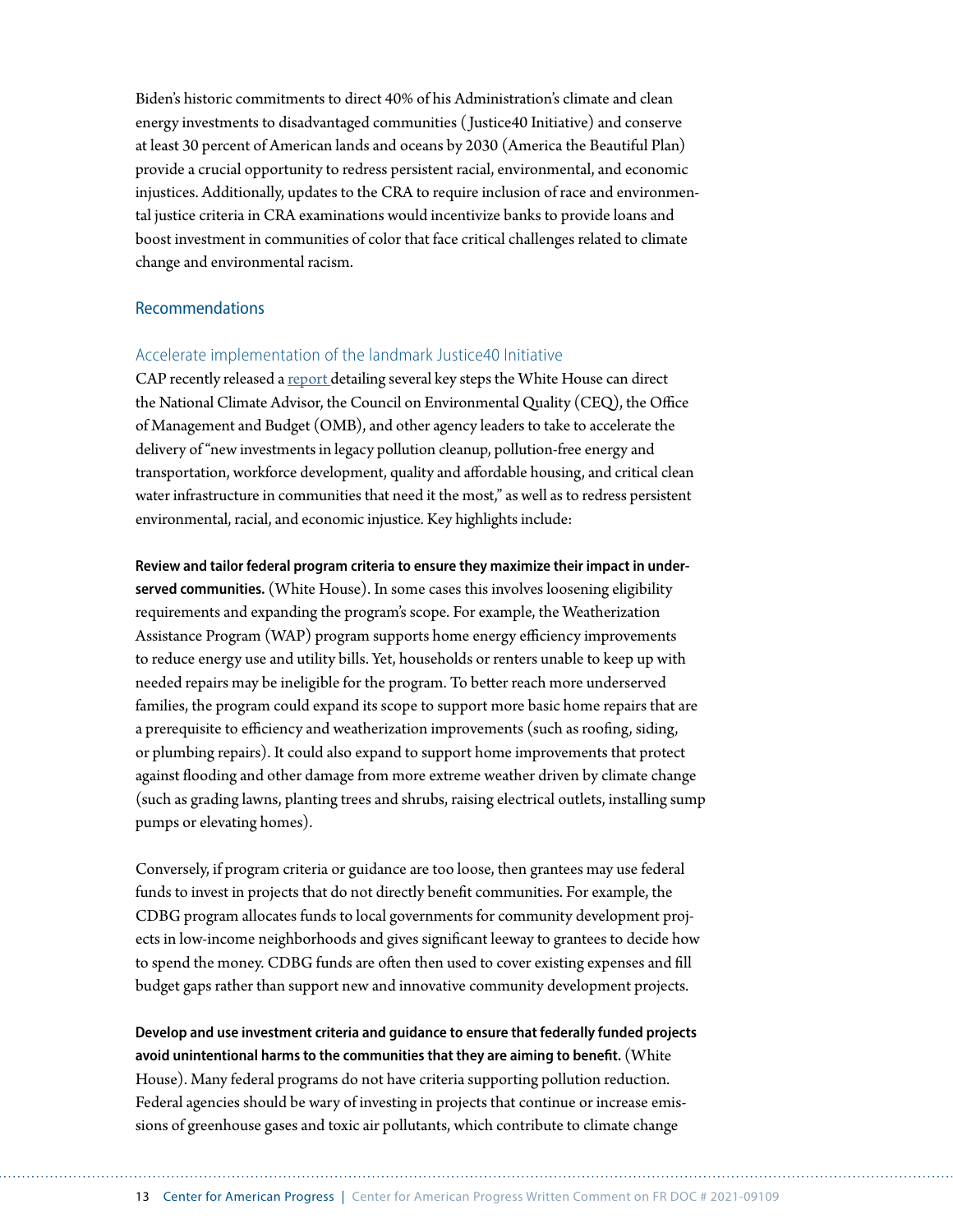and public health risks that disproportionately impact BIPOC and disabled people. For example, the Federal Transit Administration's Low or No Emissions Vehicles program supports purchasing or leasing zero-emission and low-emission transit buses that emit greenhouse gases and air pollutants. To reduce health and climate change burdens on underserved communities, federal programs must ensure that proposed projects will reduce local air and water pollution, soil contamination and greenhouse gas emissions to the greatest extent possible.

**Require all federally-funded projects to be built to withstand climate change effects to ensure that communities are not left with damaged infrastructure and costly repairs.** (White House). Most federal programs do not require projects they support to be built to withstand more extreme heat and more powerful storms tied to climate change. As a result, some federally-funded projects may not adequately prepare communities for or protect them from extreme weather.

**Avoid displacing existing community members.** (White House). Without specific interventions, gentrification of predominantly Black and Brown neighborhoods may force existing community members to move to more affordable areas that are often further away from economic opportunities and critical services. The White House Environmental Justice Advisory Council (WHEJAC)recommends that agencies develop project criteria to ensure that Justice40 investments do not displace existing residents.

**Meaningfully engage community stakeholders.** (White House). The Biden Administration must gather community input to develop clear guidance for funding recipients on how to successfully design projects that meet community priorities and deliver community benefits. Federal agencies should expand their field offices and their capacity to support funding recipients in developing projects that incorporate community input and match community needs.

**Remove cost-share requirements for local governments and entities in disadvantaged communities.** (White House). Several programs aimed at helping disadvantaged communities have cost-share requirements, which place a substantial financial burden on city governments or other applicants representing low-income communities.

**Increase the amount of federal funding that flows directly to communities, including by changing distribution formulae.** Several federal programs that benefit disadvantaged communities allocate funds based on a formula. For example, for CDBG funds, 70 percent goes to larger cities and urban counties ("entitlement communities") and 30 percent goes to states. Because the criteria for entitlement communities is based on population and not need, funds often go to wealthier communities with less pressing project needs than BIPOC communities harmed by systemic racism and discriminatory housing, infrastructure, and other policies. Also, rural communities who can face elevated environmental and public health risks, may have difficulty accessing CDBG funds because of their smaller populations. Congress and the Administration should improve grant formulas to ensure that funds are directed to communities with high concentrations of poverty who are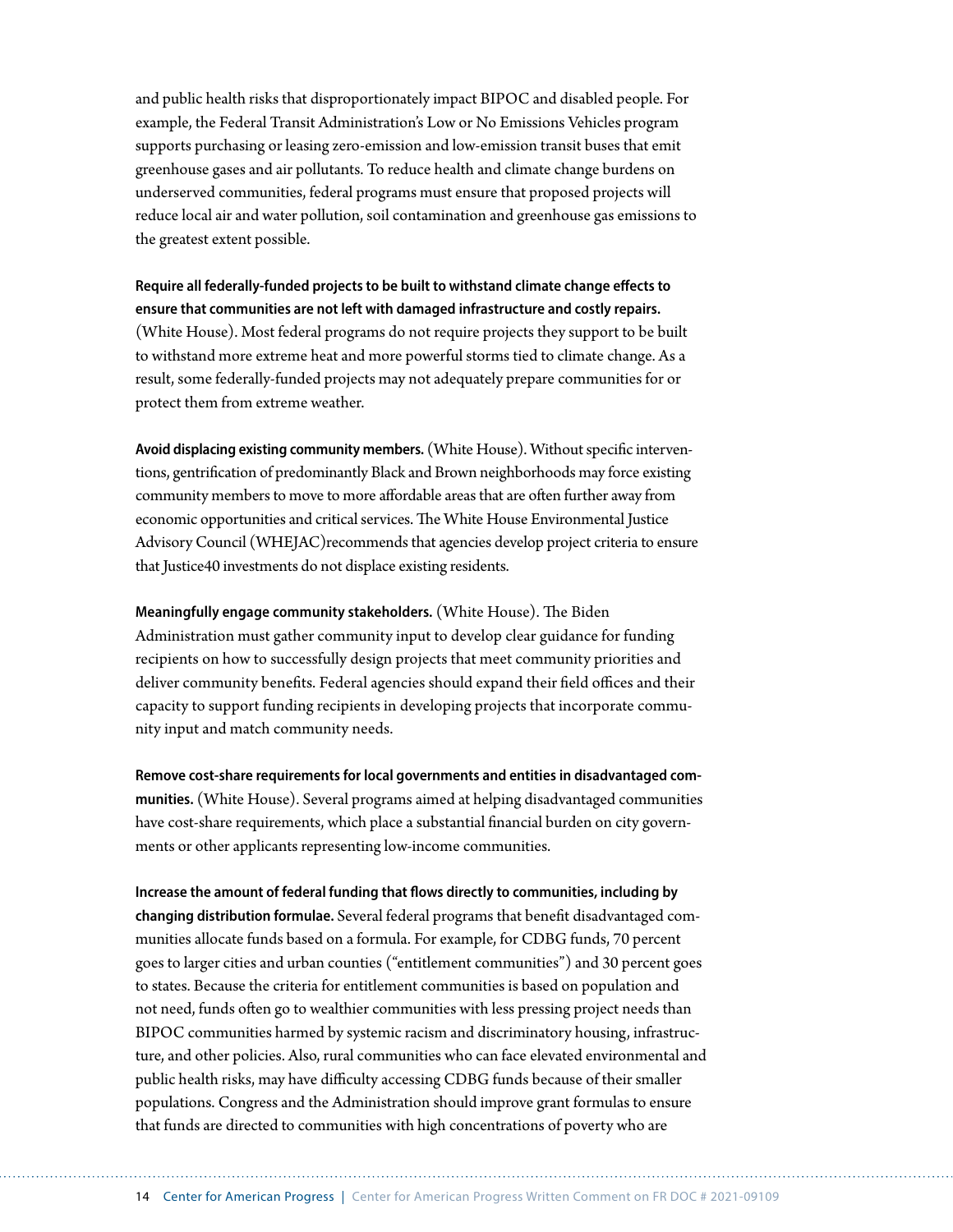intended to benefit from these funds. For CDBG specifically, Congress should create a single formula recommended by the Urban Institute that ["provides similarly needy com](https://www.urban.org/research/publication/taking-stock-community-development-block-grant)[munities with comparable funding per capita and more needy communities with more](https://www.urban.org/research/publication/taking-stock-community-development-block-grant)  [funding per capita than less needy communities."](https://www.urban.org/research/publication/taking-stock-community-development-block-grant)

# Support tribal sovereignty in the ambitious America the Beautiful Plan and expand equitable access to nature

**Implement policies that support tribal sovereignty and Indigenous-led conservation efforts.** (Department of Interior (Interior)). Interior should [establish a tribal-led task force](https://www.americanprogress.org/issues/green/reports/2021/01/26/495054/biden-administrations-conservation-plan-must-prioritize-indigenous-leadership/) to advise the secretary on tribal priorities in administering the America the Beautiful Plan. Potential actions that the task force could consider include efforts to: improve and embed tribal consultation in decision making; provide tribes with conservation funding opportunities; enable tribal co-management on public lands; reform research engagement to better incorporate knowledge held and produced by tribes; explore new avenues for Indigenous-led conservation; and prioritize tribal homeland restoration.

**Protect recreation areas accessible to communities of color, low-income communities, and urban areas.** (Interior). Because conservation efforts have traditionally focused on remote wilderness locations, the America the Beautiful Plan should prioritize increasing protections and accessibility to natural areas near urban communities, especially those with historical ties to [nature-deprived groups](https://www.americanprogress.org/issues/green/reports/2020/07/21/487787/the-nature-gap/) such as low-income communities and communities of color.

**Ensure that recreational areas are welcoming to all.** (Interior). Land management agencies must ensure inclusive programs and services, including ensuring safe and equal access to bathrooms, programs, and any other sex-segregated facilities based on gender identity; providing multilingual and culturally appropriate signage, information, and safety resources; following the U.S. Access Board and the National Park Service's All In! strategy for creating accessible spaces for aging and disabled people; and studying the costs and fees that restrict access to outdoor participation as well as developing solutions to alleviate these burdens and promote greater equity.

# Create a climate resilience and environmental justice finance mandate for the Community Reinvestment Act (CRA)

**Modernize the CRA.** (The Office of the Controller of the Currency, the Federal Insurance Corporation, and the Board of Governors of the Federal Reserve System). The CRA's mandate to combat redlining and other forms of racial discrimination in lending should be [updated to spur lending, investment, and other services that address structural inequities](https://www.americanprogress.org/issues/economy/reports/2020/12/17/493886/cra-meet-challenge-climate-change/)  [and climate resilience in low-income communities of color](https://www.americanprogress.org/issues/economy/reports/2020/12/17/493886/cra-meet-challenge-climate-change/). Federal financial regulators could accomplish this by taking environmental factors into account when evaluating compliance with the CRAs; extending CRA coverage to institutions like credit unions; developing performance benchmarks that track social and economic outcomes and assess the responsiveness of the investments to community environmental needs; requiring formal community benefits agreements to ensure that communities of color have a role in identifying investment needs; and expanding and standardizing the data CRAs report publicly.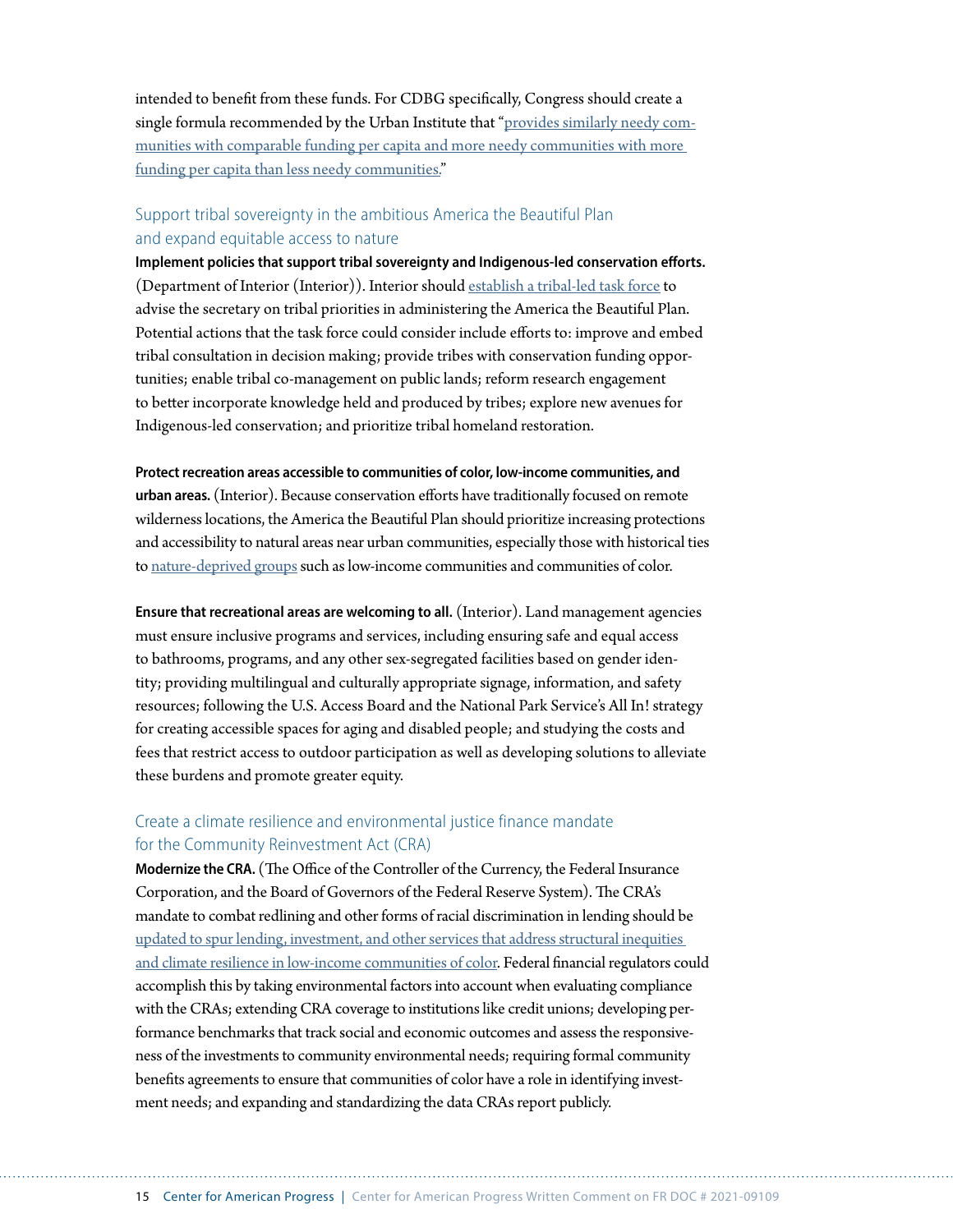#### **5. Reforming the Criminal and Civil Justice Systems**

## Criminal Justice Reforms

Decades of overcriminalization and mass incarceration have failed America and decimated underserved communities. Current criminal justice policies separate families, further entrench poverty for justice-impacted families, significantly curtail future opportunities for justice-impacted individuals to thrive, and place impacted individuals in carceral facilities that are too frequently violent and inhumane and too rarely provide adequate services to prepare individuals for successful reentry. It is well documented that communities of color, and Black people in particular, are disproportionately affected at every step of the criminal legal system from more [stops by police,](https://openpolicing.stanford.edu/findings/) [arrests](https://www.ojjdp.gov/ojstatbb/crime/ucr.asp?table_in=2), and [convictions](https://www.naacp.org/criminal-justice-fact-sheet/), to higher rates of [incarceration](https://www.prisonpolicy.org/graphs/raceinc.html) and [longer sentences](https://www.themarshallproject.org/2019/12/03/the-growing-racial-disparity-in-prison-time). The national anguish over the unbearable loss of Black and disabled lives by law enforcement has prompted a historic movement to redress systemic racism within the criminal justice system. There is also growing recognition of the ways in which individuals with disabilities are [too often swept up into the criminal justice](https://www.americanprogress.org/issues/criminal-justice/reports/2016/07/18/141447/disabled-behind-bars/)  [system](https://www.americanprogress.org/issues/criminal-justice/reports/2016/07/18/141447/disabled-behind-bars/). This has been magnified following the widespread closure of government institutional facilities for individuals with disabilities and the accompanying failure to invest in community-based alternatives. Similarly, [LGBTQ](https://www.prisonpolicy.org/blog/2021/03/02/lgbtq/) individuals are overrepresented in the criminal justice system and particularly vulnerable to abuse within carceral facilities.

#### Recommendations

**Identify and address prosecutorial bias.** (DOJ). Prosecutors exercise significant discretion in making charging, prosecution, and sentencing decisions. DOJ should develop a task force to eliminate bias in prosecutorial decision-making. The task force should analyze the evidence surrounding bias at key prosecutorial decision points, provide guidance to prosecutors on removing such bias, and realign metrics for evaluating prosecutorial performance to incentivize fair and equitable decision-making that reduces racial and other disparities and minimizes unnecessary justice involvement.

**Revamp clemency.** (DOJ). Executive *clemency* is no substitute for comprehensive criminal justice reform, but it does provide a vital tool for correcting individual injustices in the absence of sweeping legislative change. Yet clemency is vastly underutilized by modern presidents and mired in DOJ bureaucracy that requires significant financial resources to navigate. The cumulative effect is that federal clemency is often reserved for the rich and powerful, while the rest of the federal prison population – a significant percentage of whom come from underserved communities – are left without a remedy for unjust and excessive sentences. To address this inequity, the Biden Administration must reinvigorate and overhaul the clemency review process, starting by moving it out of DOJ. As scholar Rachel Barkow [recommends](https://lawreview.uchicago.edu/publication/restructuring-clemency-cost-ignoring-clemency-and-plan-renewal), the "review of clemency petitions should be entrusted to a commission that has a diverse, standing membership," whose findings would be sent directly to the White House. Such a shift would eliminate cumbersome layers of bureaucracy and protect against the conflict-of-interest that can arise from the current process, which requires DOJ staff to review clemency petitions for individuals prosecuted by the agency's own attorneys.

16 Center for American Progress | Center for American Progress Written Comment on FR DOC # 2021-09109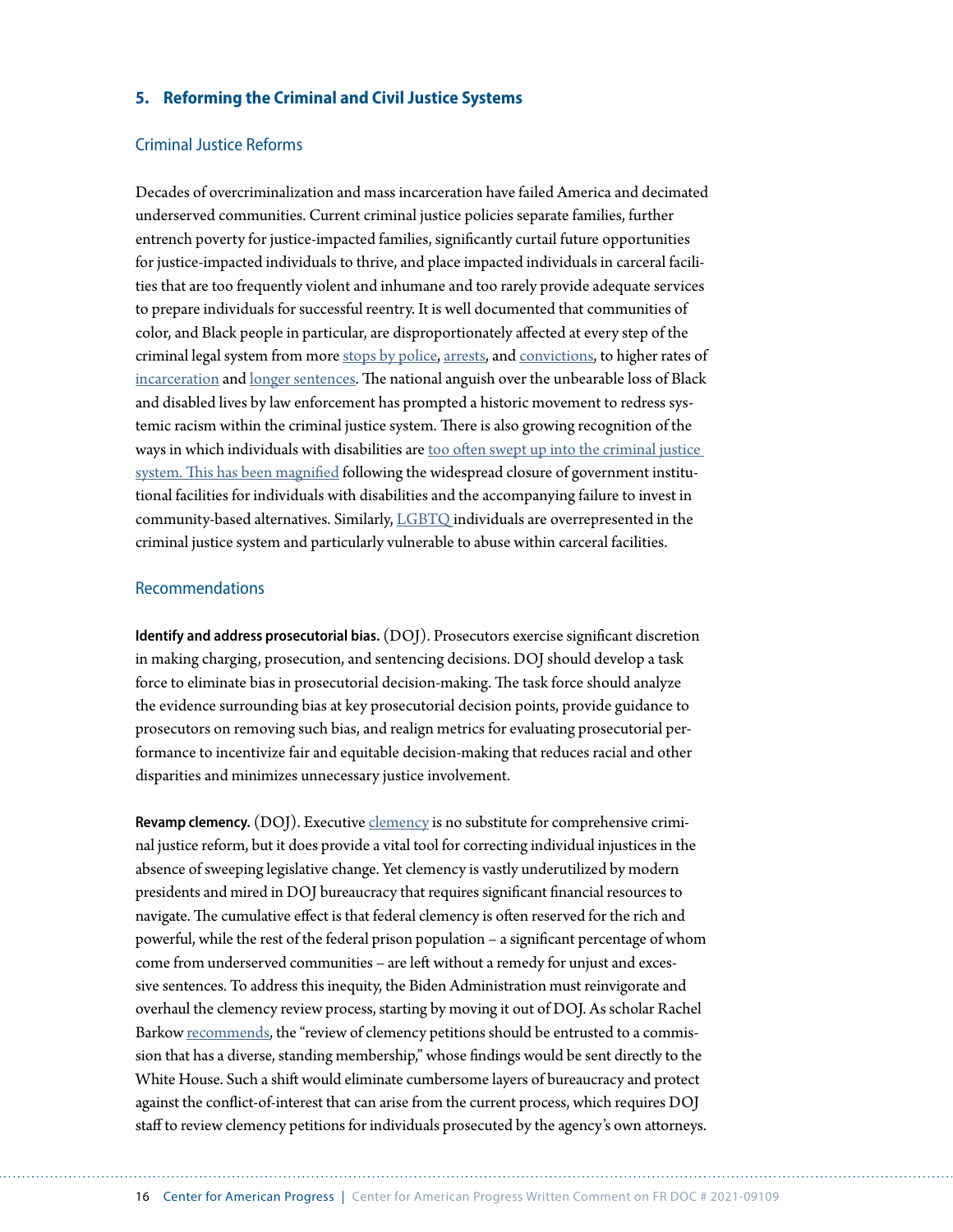**Revise Byrne JAG reporting requirements.** (DOJ). The Obama Administration took important steps toward revamping reporting requirements for recipients of Byrne Justice Assistance Grants ( JAG)—the primary source of federal criminal justice funding to state and local governments. DOJ should further refine these reporting requirements to strengthen accountability and advance equity within state and local justice systems. For example, DOJ does not currently ask law enforcement grantees to report on racial or other disparities in policing practices, undermining efforts to create accountability for equitable outcomes.

**Reinstate the working group on military equipment in policing.** (DOJ). The Trump Administration rolled back [Obama-era restrictions on the transfer of military equipment](https://www.americanprogress.org/issues/criminal-justice/news/2021/02/11/495598/3-radar-executive-actions-biden-administrations-criminal-justice-reform-agenda/)  [to state and local law enforcement agencies](https://www.americanprogress.org/issues/criminal-justice/news/2021/02/11/495598/3-radar-executive-actions-biden-administrations-criminal-justice-reform-agenda/) and disbanded the permanent working group charged with ensuring that law enforcement agencies that do receive restricted equipment complied with civil rights laws and programmatic requirements. It is essential that the Biden Administration re-instate the working group and task them with developing a set of restrictions on the types of military-style equipment that law enforcement agencies can acquire, both via transfers from the Department of Defense and by purchasing such equipment from commercial sources using federal Byrne JAG grant dollars.

**Reduce unnecessary collateral consequences in federal programs and regulations.** (White House).Individuals with criminal records face numerous collateral consequences (legal sanctions, restrictions, or disqualifications) that present barriers to accessing [employment,](https://www.americanprogress.org/issues/poverty/reports/2021/05/28/499712/criminal-record-shouldnt-life-sentence-poverty/) [voting,](https://www.americanprogress.org/issues/courts/news/2021/04/26/498720/clean-slate-critical-healthy-democracy/) [education,](https://www.americanprogress.org/issues/education-postsecondary/news/2021/04/19/497880/3-ways-biden-administration-can-give-second-chances-justice-impacted-college-students/) and [government benefits and programs](https://www.usccr.gov/pubs/2019/06-13-Collateral-Consequences.pdf), among other things. The [National](https://niccc.nationalreentryresourcecenter.org/)  [Inventory of Collateral Consequences](https://niccc.nationalreentryresourcecenter.org/) identifies more than 900 collateral consequences at the federal level, including many that are codified through federal regulations. For justiceinvolved Americans and their families these regulations can create unnecessary barriers to building a healthy and stable life in the community. The Biden Administration should undertake a whole-of-federal government review of collateral consequences imposed by federal policies and regulations to prevent unnecessary collateral consequences.

**Reinstate federal guidance on court fines and fees.** (DOJ). The Obama Administration issued [guidance](https://finesandfeesjusticecenter.org/articles/us-doj-dear-colleague-letter/) regarding the assessment and enforcement of fines and fees. The unjust imposition and collection of fines and fees criminalizes poverty and exacerbates racial inequities. DOJ should reissue and update the guidance to once again drive reforms restoring integrity to America's justice system and eliminating unjust fines and fees.

#### Civil Justice Reforms

Marginalized communities face significant barriers when it comes to navigating the U.S. legal system. Civil justice in America has long been in a crisis. [Every year](https://www.usatoday.com/story/opinion/policing/2018/12/12/civil-justice-reform-debt-policing-usa/2221254002/), millions of individuals and families find themselves navigating civil law issues without legal assistance. Those with the means to hire a private attorney are much more likely to prevail in court, while the millions who cannot afford to do so far too often are unable to protect themselves from unjust outcomes.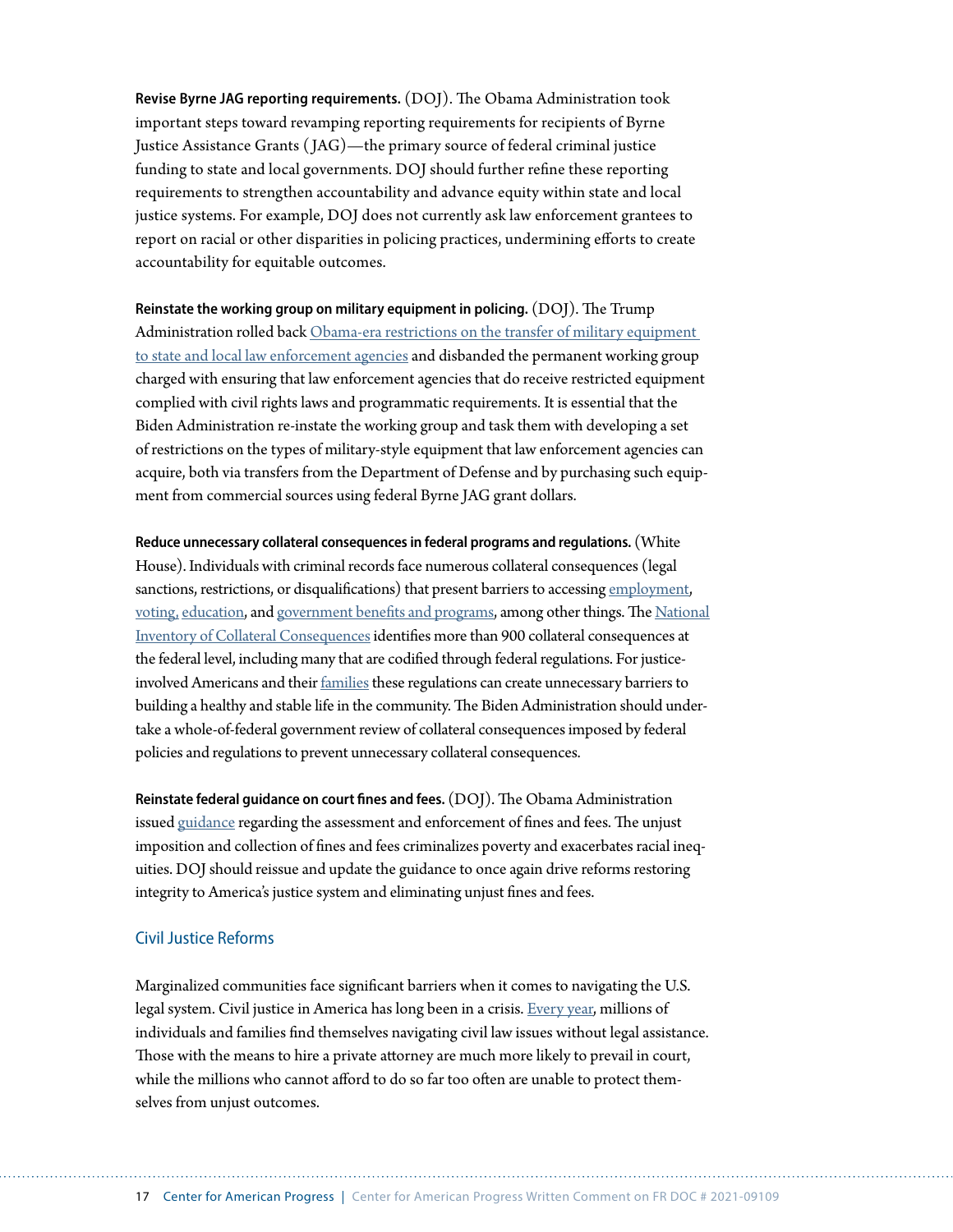**Infuse civil justice perspective into agency equity efforts.** (DOJ & White House) [Civil](https://www.american.edu/spa/jpo/toolkit/module-1.cfm)  [legal aid helps advance](https://www.american.edu/spa/jpo/toolkit/module-1.cfm) housing security, employment, family stability, and consumer protection by ensuring that all individuals understand and can exercise their rights, regardless of their ability to pay. The newly restored DOJ Office for Access to Justice and a revitalized White House Legal Aid Interagency Roundtable (LAIR) can support federal agencies' responses to the executive order by [infusing civil justice remedies](https://www.americanprogress.org/issues/courts/news/2021/04/08/497950/justice-requires-access-justice/) in their efforts to benefit individuals—especially individuals from underserved racial and ethnic communities—struggling with housing, credit, employment and other critical civil legal problems that undermine equity.

**Propose a new civil justice corps program.** (White House). In his budget, President Biden could propose a new national service programs for recent law school graduates to fund two years of service with an organization that holds a proven track record of success in improving civil justice within underserved communities. The program could be federally run and administered by DOJ and/or the Corporation for National & Community Service.

#### **6. Restoring Democracy**

America's ongoing quest to build a truly multi-racial and representative democracy has been severely undermined in recent years by the rise in racially divisive and authoritarian views and leaders, the spike in white supremacist violence, and the onslaught of state legislation seeking to suppress voting, particularly by people of color, all of which builds on a long and sordid history of excluding people of color from the democratic process. There are several critical steps the Administration can take to strengthen our democracy and make our government more accessible to all Americans and more representative of the people our government institutions are meant to serve.

#### Recommendations

**Vigorously enforce civil rights protections in voting.** (DOJ) Provide DOJ with the resources necessary to prosecute violations of federal voting law and submit amicus briefs in cases brought by voting advocates challenging unlawful voter suppression tactics.

**Enhance voting access for disabled voters.** (White House). There are many actions executive agencies could pursue to enhance voting access for individuals with disabilities. These include commissioning an updated assessment of National Voting Rights Act compliance by federally funded programs serving people who are disabled to identify where and why disabled people are not offered registration services; assembling a bipartisan working group tasked with undertaking a full assessment of barriers for disabled voters in federal elections similar to President Obama's Presidential Commission on Election Administration; expanding automatic voter registration programs from DMVs alone to education and health care agencies that more frequently serve disabled people;